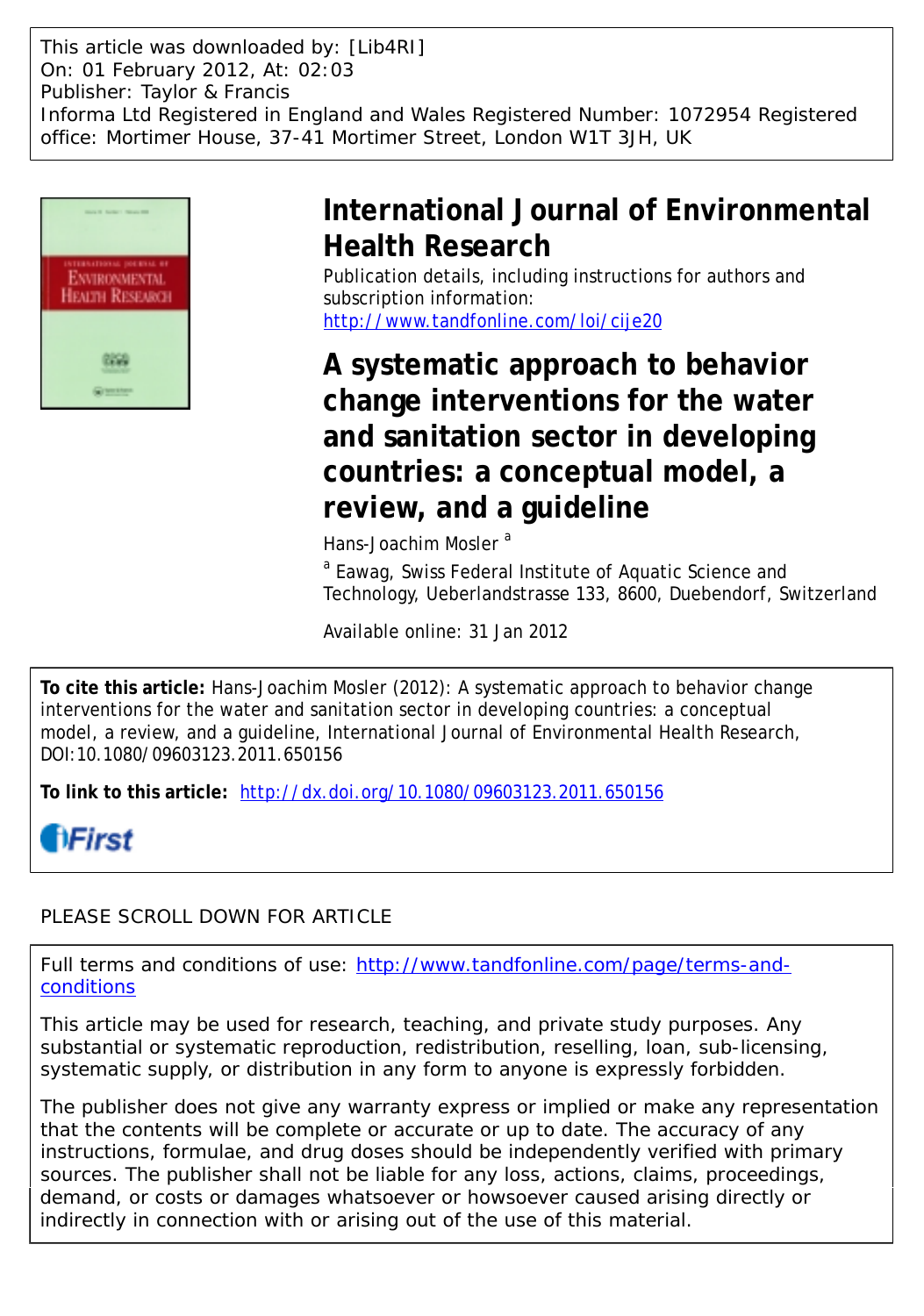

## A systematic approach to behavior change interventions for the water and sanitation sector in developing countries: a conceptual model, a review, and a guideline

Hans-Joachim Mosler\*

Eawag, Swiss Federal Institute of Aquatic Science and Technology, Ueberlandstrasse 133, 8600 Duebendorf, Switzerland

(Received 19 July 2011; final version received 26 November 2011)

Public health practitioners increasingly agree that it is not enough to provide people with water and sanitation hardware. Numerous approaches are used to tackle the ''software'' which means to ensure behavior change necessary to come along with the sanitation hardware. A review of these approaches reveals several shortcomings, most importantly that they do not provide behavioral change interventions which correspond to psychological factors to be changed. This article presents a sound psychological model, which postulates that for the formation of new habitual behavior, five blocks of factors must be positive with regard to the new behavior: risk factors, attitudinal factors, normative factors, ability factors, and self-regulation factors. Standardized tools for measuring the factors in face-to-face interviews are presented, and behavioral interventions are provided for each factor block. A statistical analysis method is presented, which allows the determination of the improvement potential of each factor.

Keywords: attitude; hygiene; questionnaire; behavior; sanitation

## Introduction

Each year 1.5 million children die before their fifth birthday because of diarrhea, nearly all in developing countries (Prüss-Üstün et al. 2008). It is estimated that 88% of these deaths could be prevented by a safe water supply, sanitation, and hygiene. Massive resources have been invested in providing water and sanitation facilities, such as drinking water disinfection technologies, improved toilets, and handwashing stands (Peal et al. 2010). Nevertheless, awareness is growing amongst public health practitioners that it is not enough to provide people with facilities – these facilities will be useless if used improperly or not at all (Cairncross and Short 2004). Practitioners all over the world report unused or misused toilets (e.g. used as storage rooms), abandoned newly constructed wells, and improperly performed hygiene (Mara et al. 2010; Peal et al. 2010). Evidence suggests that the effectiveness of technologies is dependent on the degree of compliance, as Du Preez et al. (2010) and Mäusezahl et al. (2009) demonstrated in the case of solar water disinfection. Providing populations in developing countries with hygiene, sanitation, and water ''hardware'' must be accompanied by programs that generate behavior change

<sup>\*</sup>Email: mosler@eawag.ch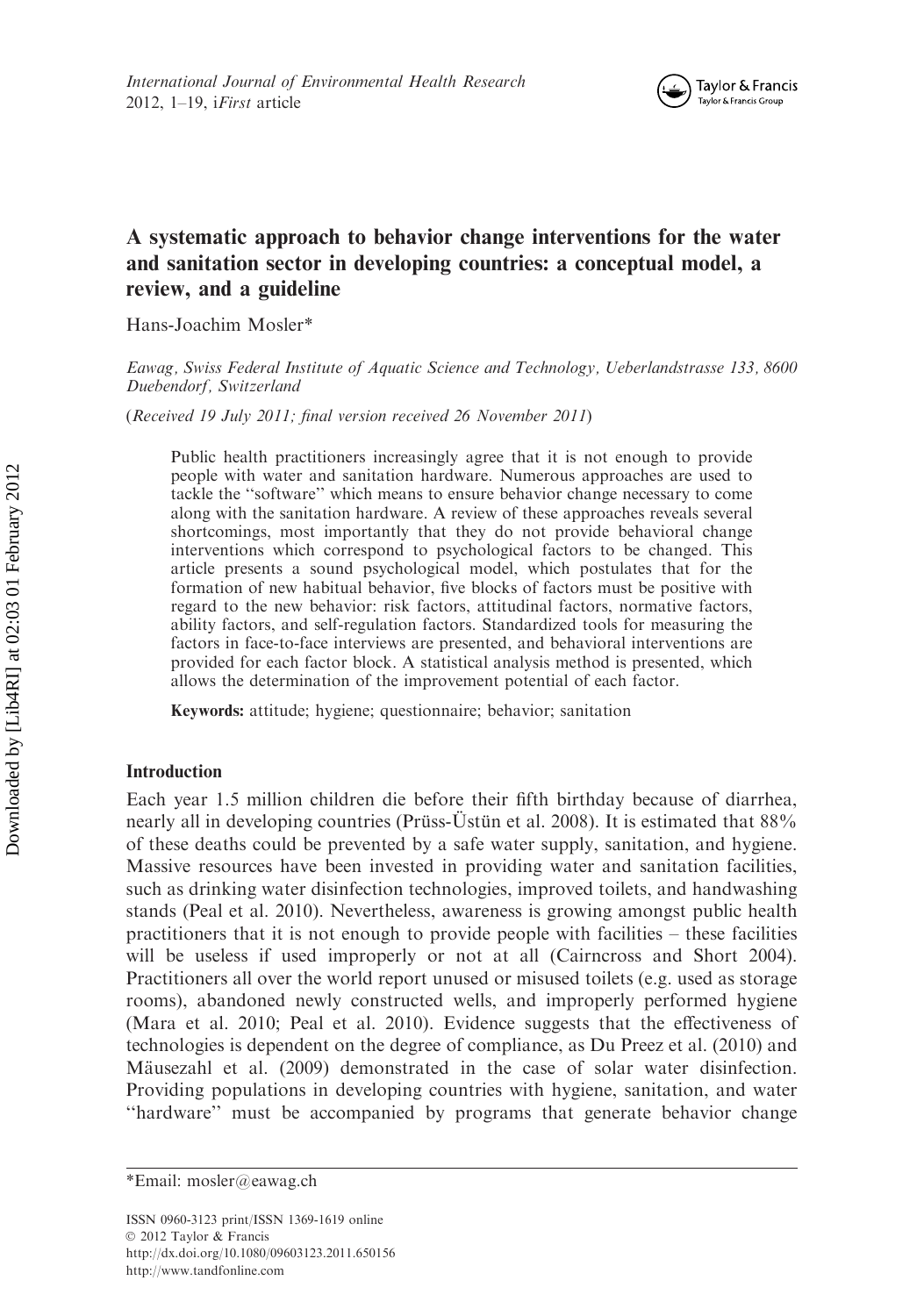(Peal et al. 2010). According to Stanton et al. (1992), all efforts to reduce diarrheal morbidity and mortality require behavioral change.

Behavior is the result of psychological processing of factors within the individual. Behavior change campaigns must take these factors into account. Practitioners should know which of these factors keeps the target population attached to the unhealthy behavior. For them it is crucial to know which interventions change which inner factor for conducting successful behavior change campaigns.

There are numerous approaches with which practitioners try to ensure compliance by their target population. A recent publication by Peal et al. (2010) itemizes a list of hygiene and sanitation ''software'' approaches – meaning social interventions that enable change in behavior. These approaches will be reviewed in a following chapter in this article, but they can be summarized as lacking (a) a systematic model of behavior-determining factors; (b) a methodology to measure these behavioral factors; (c) a method to analyze and verify the impact of these factors on target population behavior; and (d) instructions for determining the necessary behavior change techniques based on the preceding analysis. An instrument providing all these components would enable behavior change by systematically applying well-directed behavior change techniques.

This article aims to develop a methodological approach that should allow purposive behavior change by presenting: (1) a conceptual behavioral model based on sound psychological evidence and theory, (2) the behavior change techniques corresponding to the factors to be changed, and (3) an analytical tool for deriving the factors to be changed on the basis of quantitative data. On the background of the presented model this article will review how behavioral change is conceptualized, implemented, and measured in the scientific literature and in guidelines on water and sanitation. This review serves to demonstrate potential omissions in procedures that might be essential to long-term behavior change. Finally, a general protocol for behavior change is outlined, followed by concluding remarks. The general aim of this article is to establish a procedure that provides a compelling deduction of behavioral change interventions from quantitative data.

## The RANAS model: r(isk), a(ttitudes), n(orms), a(bilities), and s(elf-regulation) of behavioral change

The proposed model is divided in four distinctive components: (1) factor blocks, (2) behavioral factors, (3) target behaviors, and (4) behavior change interventions corresponding to the factor blocks (see Figure 1).

## Factor blocks

Five blocks of factors have to be favorable to the new behavior in order for it to take root: risk factors, attitudinal factors, normative factors, ability factors, and selfregulation factors (see Figure 1). Several theories of behavioral change describe factors that can neatly be classified into these five factor blocks (see Albarracin et al. 2005).

The risk factors block contains all factors that deal with an individual's understanding and awareness of the health risk. Risk perceptions are postulated by the Health Belief Model (Rosenstock 1974); the Protection Motivation Theory (Floyd et al. 2000); and by the Health Action Process Approach (Schwarzer 2008).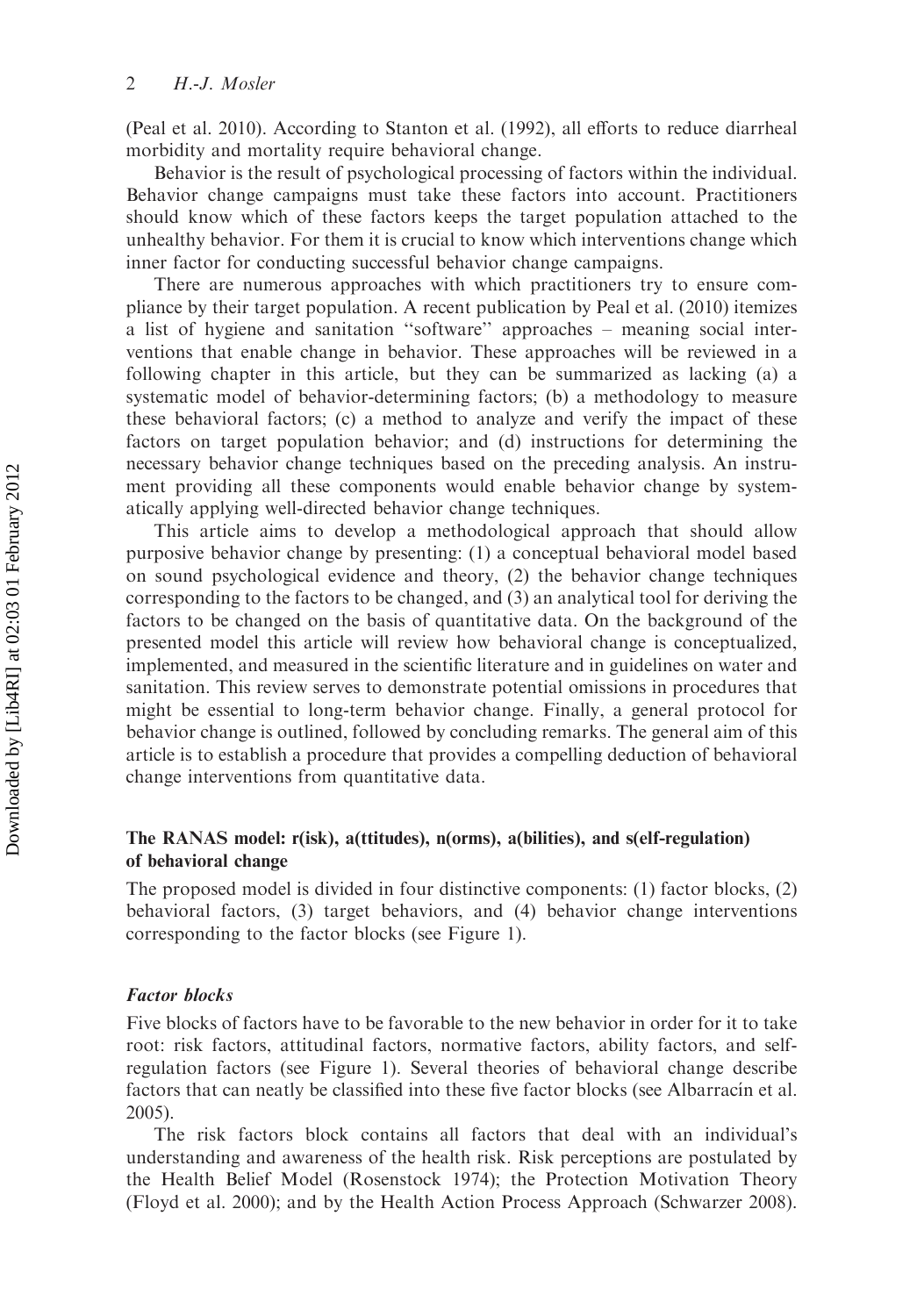

Figure 1. The RANAS Model of behavior change.

The Theory of Planned Behavior (Fishbein and Ajzen 2010) describes attitudinal, normative, and ability factors. Attitudinal factors are those which express a positive or negative stance toward a behavior. Normative factors represent convictions about the incidence of a behavior and how the social network thinks about the behavior. Ability factors represent aptitudes an individual believes he or she must have in order to acquire the behavior. Self-regulation factors (Albarracín et al. 2005) are responsible for the continuance and maintenance of the behavior (as postulated by Prochaska and DiClemente 1983).

These theories have been proven useful in explaining and changing differing health behaviors (for the Theory of Planned Behavior see Ajzen et al. 2007; for the Health Action Process Approach see Schwarzer 2008). Several publications have shown the RANAS Model's factors influence behavior in the water and sanitation sector in developing countries: for solar water disinfection (SODIS) see Heri and Mosler (2008) in Bolivia, and Kraemer and Mosler (2010) in Zimbabwe; for hygiene behavior see Graf et al. (2008) in Kenya; for using arsenic-free deep tube wells see Mosler et al. (2010) in Bangladesh. Analysis of behavioral factors from the perspective of health psychology theories in developed countries is a successful means of predicting population behavior in the water and sanitation sector of developing countries.

## Behavioral factors

The distinction between perceived vulnerability and perceived severity must be made for the risk factors. Perceived vulnerability refers to a person's subjective perception of his or her risk of contracting a disease. Perceived severity is a person's perception of the seriousness of the consequences of contracting a disease (Floyd et al. 2000).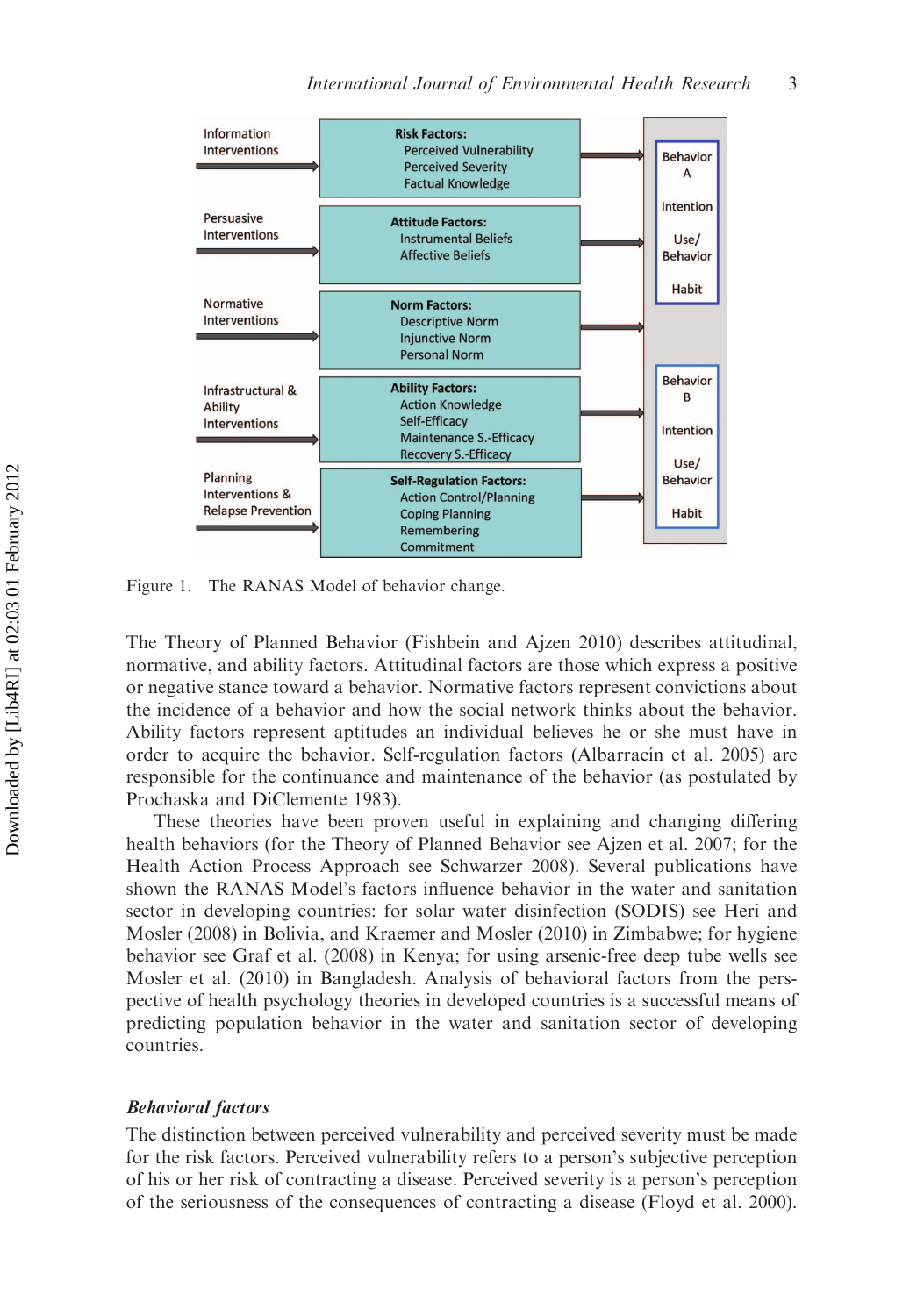A person should have an understanding – through environmental, or factual, knowledge – of how she or he could be affected by a disease (Albarracin et al. 2005); e.g. knowing the possibilities for potential pathogen contamination.

Attitudinal factors include instrumental beliefs (outcome expectancies), such as beliefs about costs in terms of money, time, and effort; and benefits in terms of savings, health, or other advantages of the new behavior. Furthermore, attitudes have an affective component (Trafimow and Sheeran 1998). Affective appraisals (beliefs) are defined as feelings arising when performing or thinking of the behavior.

Several kinds of norms are considered for normative factors. The descriptive norm refers to perceptions of which behaviors are typically performed by others, whereas the injunctive norm reflects perceptions of which behaviors are typically approved or disapproved of by relatives, friends, or neighbors (Cialdini et al. 2006; Schultz et al. 2007). Included in injunctive norms are institutional norms, which are the dos and don'ts expressed by recognized authorities such as leaders of villages, tribes, and religious or other institutions. Finally, the personal norm conveys what an individual personally believes she or he should do (Schwartz 1977). This norm must be taken into account, as it can contradict the other norms.

Ability factors represent the confidence of a person in her or his ability to perform a behavior. One pre-condition, called action knowledge, is that people know how to perform the behavior (Frick et al. 2004). Additionally, a positive self-efficacy is needed: the belief in one's ability to organize and execute the courses of action required to manage prospective situations (Bandura 1997). Two other kinds of selfefficacy are relevant factors in this block. Maintenance (coping) self-efficacy includes beliefs about one's ability to deal with barriers that arise during the maintenance of the behavior, and recovery self-efficacy describes the experience of failure and recovery from setbacks (Schwarzer 2008).

Finally, self-regulation factors (Schwarzer 2008), also called self-management factors (Bandura 2004; Albarracín et al. 2005), help the person to manage conflicting goals and distracting cues when intending to implement and maintain a behavior (Gollwitzer and Sheeran 2006). Action control refers to a strategy where the ongoing behavior is continuously evaluated with regard to a behavioral standard (Schwarzer 2008), and action planning represents thoughts about how to set up the behavior by specifying the when, where, and how of the behavior (Gollwitzer and Sheeran 2006). Coping planning is defined as the presumption of possible barriers and the invention of ways to overcoming them (Schwarzer 2008). To perform a behavior continuously, the person has to remember the behavior as well as commit to it (Tobias 2009).

#### Target behaviors

This section will describe the outcomes of the behavioral factors. In addition to the desirable behavior, competing behaviors must also be considered – e.g. not only drinking safe water (Behavior A) but also drinking raw water (Behavior B). Factor outcomes include not only behavior, but also use, intention, and habit. Behavior in the water and sanitation sector is mostly related to the use of a technology, e.g. a water source or sanitation system. Therefore, the use of these devices must be measured as an outcome of the behavior change process. The intention to perform a behavior is often regarded as a behavior-determining factor resulting from several beliefs (see Fishbein and Ajzen 2010). Some psychological theories (e.g. Health Action Process Approach, Schwarzer 2008) differentiate between a motivational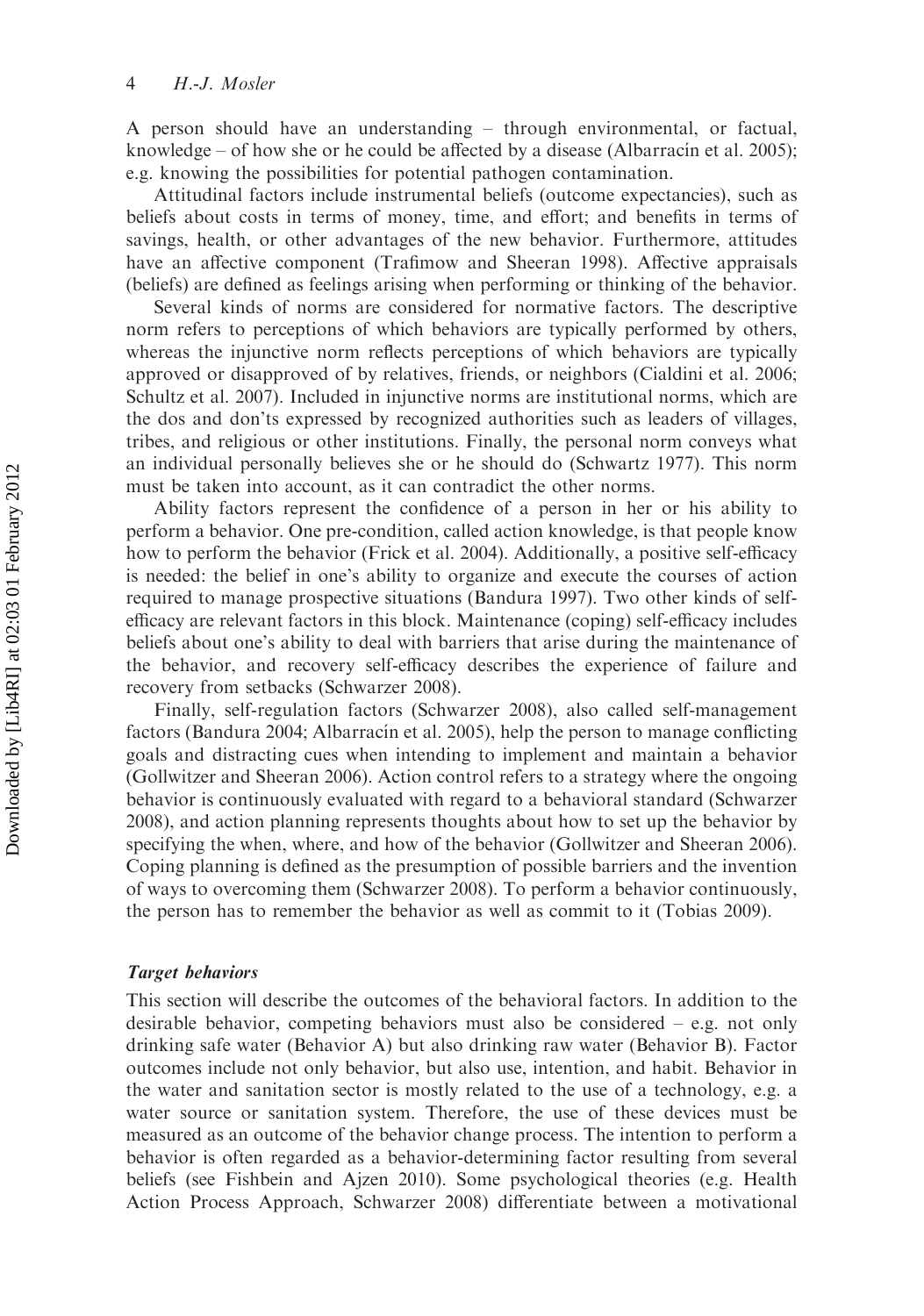phase, which creates an intention, and a volitional phase, which generates the behavior. Risk perception, attitudinal factors, and some ability factors contribute to intention building and self-regulation factors, and some ability factors (maintenance and recovery self-efficacy) contribute to behavior performance. Habits are the most important outcome, as the goal of each behavior change campaign is to build a long-term habitual behavior amongst the majority of the target population. Habits are formed through an interplay between initial commitment, remembering, and repeated performance of the behavior. This repetition may be supported by planning factors (Tobias 2009). Habitual behaviors are performed nearly automatically: without any cognitive effort, but based on an intention (Aarts and Dijksterhuis 2000).

#### Intervention techniques targeting behavioral factors

The intervention techniques corresponding to the factor blocks of the RANAS Model should be specified. It is necessary to map which class of techniques will most likely change which factors in which factor block. The relationship between factor blocks and interventions is not necessarily a one-to-one correlation. In fact, many of the intervention techniques affect more than one factor. However, techniques should be the most efficient way to change the factors to which they are assigned. The allocation of behavior change techniques to factors of the model is done based on the literature: the Intervention Mapping Approach of Bartholomew et al. (2006); an extensive meta-analysis of over 350 intervention studies by Albarracín et al. (2005); and a consensus process of expert judges who linked behavior change techniques with behavioral factors, undertaken by Michie et al. (2008). Curtis et al. (2009) presented interventions corresponding to their eight postulated motivations, and Stanton et al. (1992) relate interventions to behavioral factors in their behavioral intervention framework. Interventions corresponding to the factor blocks elaborated in the RANAS Model are shown in Table 1.

#### Information interventions  $\Rightarrow$  risk factors

The risk perceptions block can be by influenced by information interventions. When provided with information, the person should be able to form an understanding of the health threat (Stanton et al. 1992). Risk perceptions can be affected with personalized risk messages, which might focus on cumulative risk effects, and by presenting qualitative and quantitative examples (Bartholomew et al. 2006, chapter 7). Risk perceptions can also be altered by showing scenario-based risk information (Bartholomew et al. 2006, chapter 7) or with threat-inducing arguments that use frightening information (Albarracín et al. 2005). Factual knowledge can be increased by presenting information about the circumstances and possibilities of contracting a disease (Albarracín et al. 2005).

#### Persuasive interventions  $\Rightarrow$  attitudinal factors

Instrumental beliefs can be changed with persuasive interventions, or strong arguments or peripheral cues as described in the Elaboration Likelihood Model (Petty et al. 2004). Persuasive arguments are those which use causal explanations; explain functionality; present novel and important information; and are of high positive expectancy value. Persuasive peripheral cues are competence, sympathy,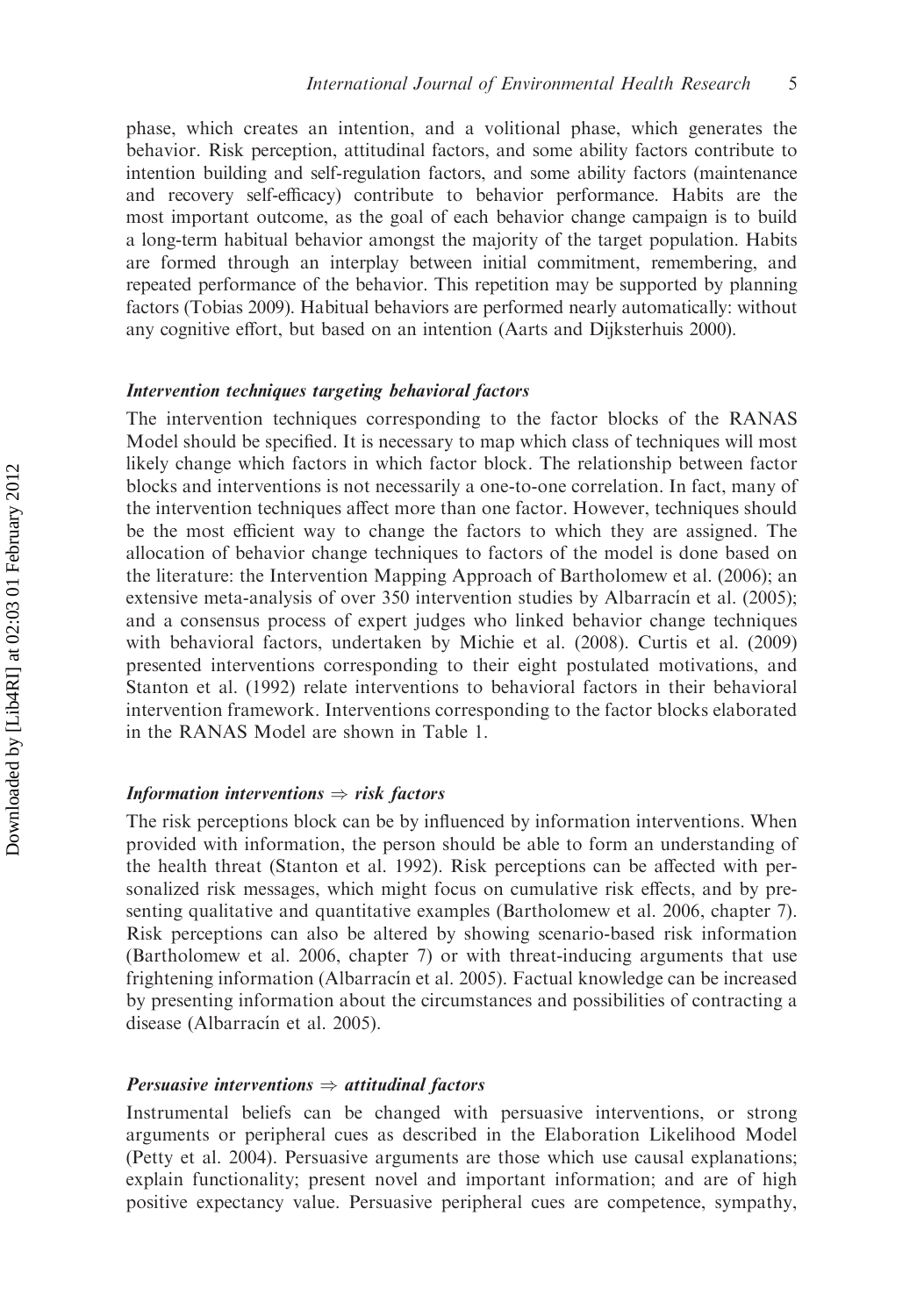| Risk factors                                                   | Behavioral interventions: information interventions                                                                                        |
|----------------------------------------------------------------|--------------------------------------------------------------------------------------------------------------------------------------------|
| Factual knowledge<br>Vulnerability<br>Severity                 | Presentation of facts/knowledge transfer<br>Personal risk information<br>Showing scenarios<br>Fear arousal                                 |
| Attitudinal factors                                            | Behavioral interventions: persuasive interventions                                                                                         |
| Instrumental beliefs<br>Affective beliefs                      | Persuasive arguments<br>Persuasive peripheral cues<br>Affective persuasion                                                                 |
| Normative factors                                              | Behavioral interventions: normative interventions                                                                                          |
| Descriptive norm<br>Injunctive norm<br>Personal norm           | Highlighting norms<br>Public commitment<br>Anticipated regret                                                                              |
| Ability factors                                                | Behavioral interventions: infrastructural<br>and ability interventions                                                                     |
| Action knowledge (skills)<br>Self-efficacy                     | Knowledge transfer (education)<br>Guided practice<br>Facilitating resources (financing)<br>Social help<br>Modeling/vicarious reinforcement |
| Maintenance (coping) self-efficacy<br>Recovery self-efficacy   | Coping with barriers<br>Coping with relapse                                                                                                |
| Self-regulation factors                                        | Behavioral interventions: planning interventions<br>and relapse prevention                                                                 |
| Action control<br>Coping planning<br>Remembering<br>Commitment | Daily routine planning<br>Outcome feedback<br>Contingency management<br>Stimulus control<br>Forming implementation intentions<br>Prompts   |

Table 1. Factor blocks, behavioral factors and corresponding interventions in the RANAS Model.

credibility, famousness, publicity of the source, and length and number of the message's arguments (Petty et al. 2004).

Affective beliefs (feelings) may also be changed through persuasive interventions, but these need affective persuasion – presenting the performance of a healthy behavior as joyful, or attaching aversion (e.g. disgust) to an unhealthy behavior (Petty et al. 2004).

## Normative interventions  $\Rightarrow$  normative factors

According to Cialdini et al. (2006), injunctive normative messages about a strongly disapproved of behavior are effective. However, giving the message that an undesired behavior is regrettably frequent can be counter-effective, because it emphasizes the descriptive norm by stating what most people are doing. Rather, the descriptive norm can be changed by highlighting norms of still-infrequent but desired behaviors, or by reducing the ''social pressure'' to engage in an unfavorable behavior by referring to a favorable injunctive norm (Cialdini et al. 2006). The descriptive norm can be changed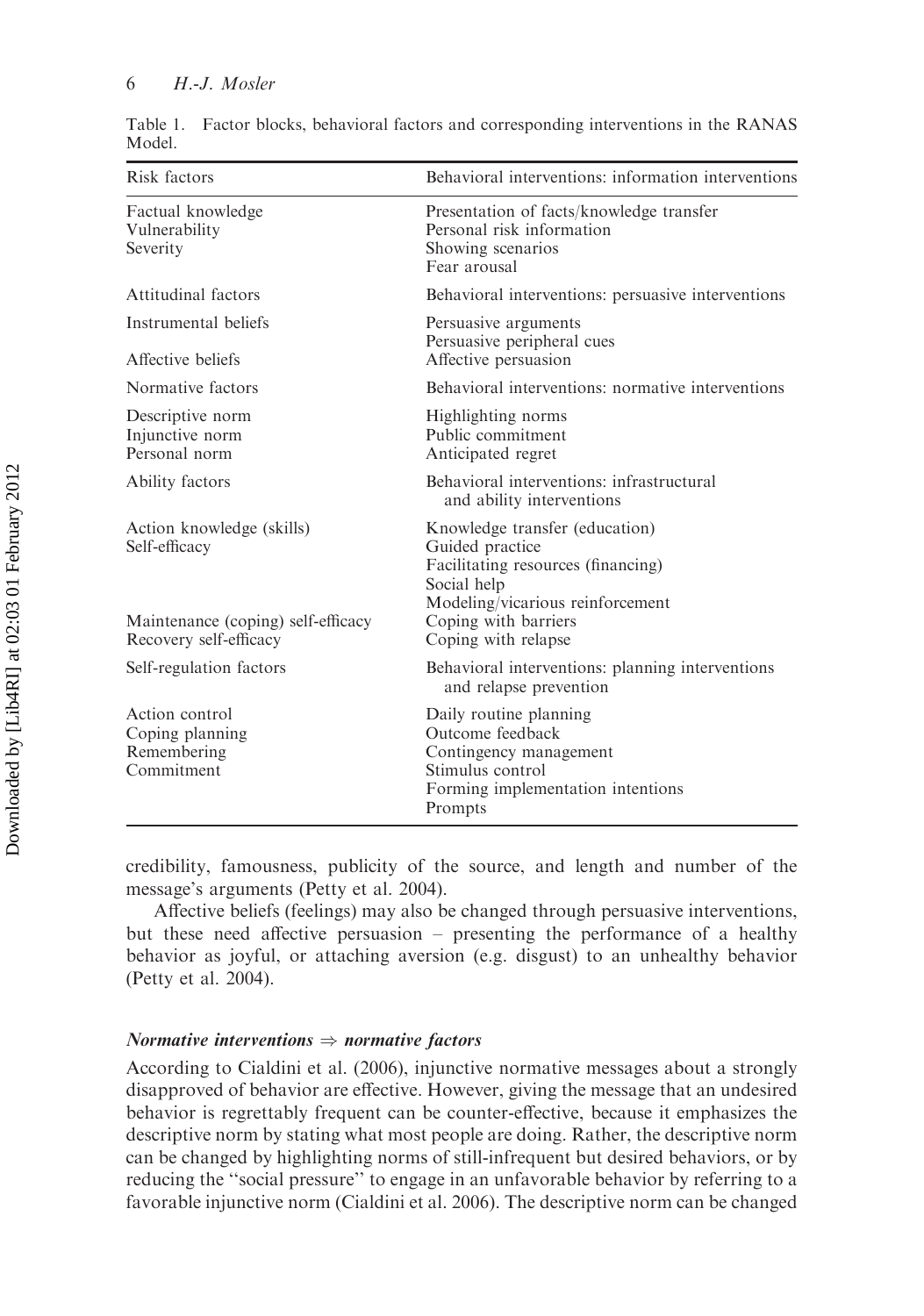with a public commitment by showing that there are people who perform the new behavior. Anticipated regret – where individuals are encouraged to imagine how they would feel after they behaved in a way that is not consistent with their personal norms – can reinforce desired behaviors (Bartholomew et al. 2006, chapter 7).

#### Infrastructural, skill and ability interventions  $\Rightarrow$  ability factors

Infrastructural interventions and ability interventions help individuals gain confidence in their ability to perform a behavior. Resources in the form of financial or in-kind support may be either given directly to individuals, or coupled to the condition that the individual must make some effort to access the resources. Additionally, help from neighbors, friends, acquaintances, or relatives can support the person with material assistance, action knowledge, or verbal social support (Bandura 2004). Modeling (seeing someone performing a behavior) and vicarious reinforcement (seeing a person being rewarded for a behavior) promote desired behaviors; individuals become aware of their own competency and compare their achievements to those of others (Bandura 2004). Action knowledge (a particular skill) is enhanced by knowledge transfer (education). Self-efficacy can be improved by guided practice, skill demonstration, instruction, and enactment with feedback (Bartholomew et al. 2006; Michie et al. 2008, chapter 7).

Maintenance (coping) self-efficacy can be improved by identifying barriers and planning solutions to behavior change obstacles (Michie et al. 2008; Schwarzer 2008). Coping with relapse will augment recovery self-efficacy. Individuals can cope with relapse by identifying risky situations where they might fall back into the old behavior, planning coping responses, and practicing these responses until they become automatic (Schwarzer 2008).

#### Planning interventions and relapse prevention  $\Rightarrow$  self-regulation factors

Planning interventions include implementation intentions, which help individuals translate goals into actions by preventing them from becoming distracted, helping them to avoid falling back into bad habits, or inhibiting their failure to get started (Gollwitzer and Sheeran 2006). Relapse prevention skills can be improved by teaching individuals to foresee situations with a high risk of behavior lapse (Schwarzer 2008). The individual can deal with conflicting goals of the behavior by considering possible barriers and overcoming intervening behaviors (Schwarzer 2008). Coping planning uses stimulus control by removing reminders or cues to engage in old behaviors, and adding cues or reminders to engage in the new behavior. Daily routine planning, outcome feedback, and contingency management foster action control. Daily routine planning includes a discussion of when and where in the daily routine the new behavior can be integrated (see Schüz et al. 2007). With outcome feedback, the effects of the new behavior have to be reported back to the person or the person herself controls for these effects (self-feedback) (Michie et al. 2008). Contingency management involves increasing the rewards (e.g. financial or material) for positive behavioral change (Bartholomew et al. 2006, chapter 7). Desirable behaviors can be supported with prompts set by the individual that trigger the behavior in the right situation and help to remember the behavior. An individual can set implementation intentions, formulating when, where, and how to achieve his or her goals (Tobias 2009).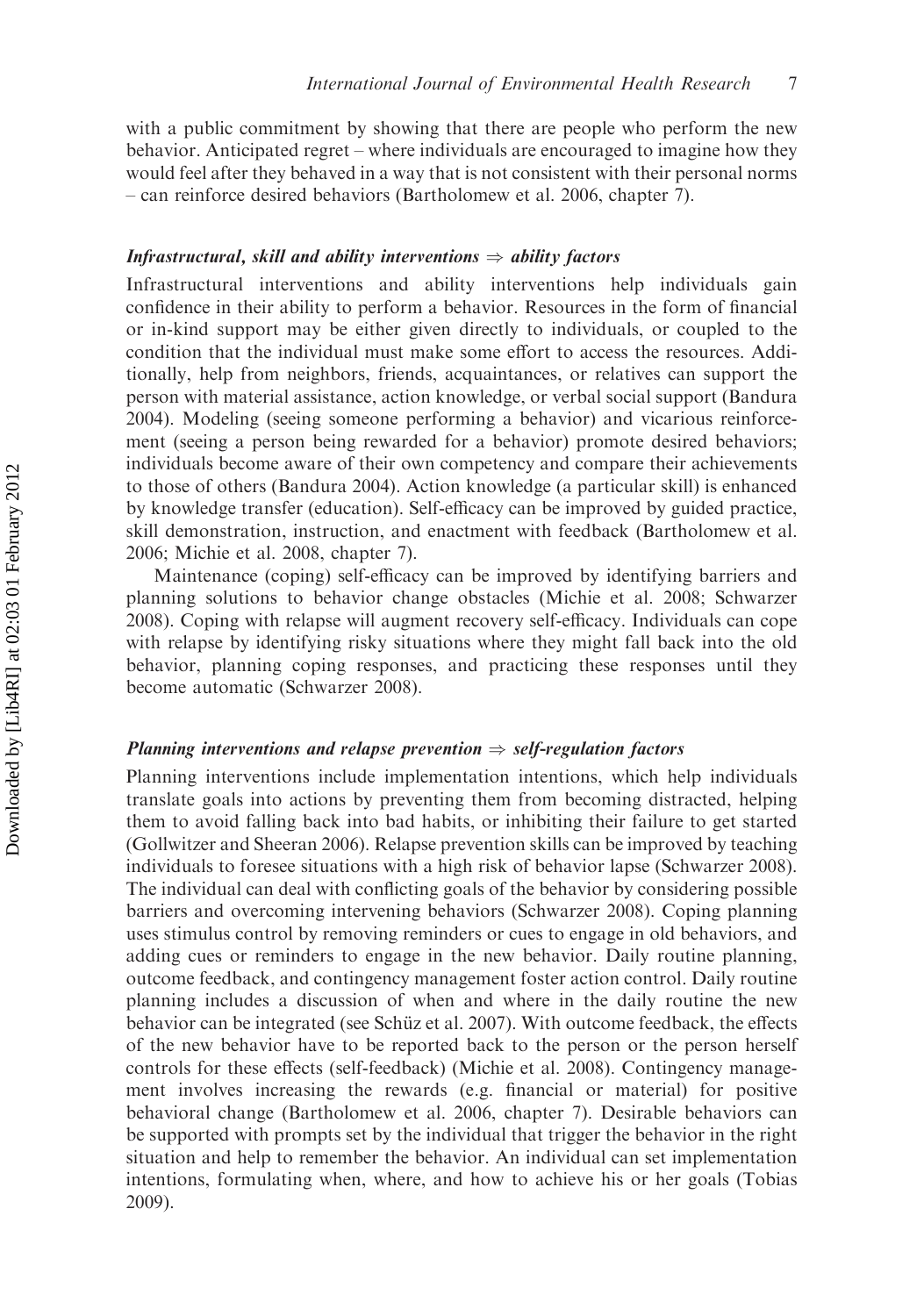#### 8 H.-J. Mosler

The commitment to perform a behavior can be enhanced by making a contract with the person in which she or he makes an agreement, either privately or in a community event, to perform the behavior (Michie et al. 2008).

## Communication channels

The behavioral interventions have to be brought to the target population; thus, the adequate method of intervention delivery must be determined, and the communication channels (as defined in Rogers' Theory of Diffusion of Innovations 1995) have to be selected. Stanton et al. (1992) included in their intervention framework a selection of communication channels to transport the health-related message to the target population. A comprehensive list of communication channels is displayed in UNICEF (1999). For space reasons, a compilation of communication channels used in the development context is not displayed here; but it can be viewed at [http://](http://www.eawag.ch/forschung/siam/schwerpunkte/soziale_systeme/index_EN) [www.eawag.ch/forschung/siam/schwerpunkte/soziale\\_systeme/index\\_EN](http://www.eawag.ch/forschung/siam/schwerpunkte/soziale_systeme/index_EN)

#### Determining the behavioral factors to be changed

Practitioners are advised to first measure the incidence of each of the factors to be changed in the population, and then analyze the intervention potential of these factors. The RANAS Model factors can be measured in a standardized way by developing several questions corresponding to each. The factors and some corresponding questions are depicted in the Appendix. Table A1 in the appendix provides sample questions that should be adapted for each topic and local condition. The questions will be introduced into a standardized questionnaire and arranged in a meaningful sequence. The questionnaire ought to be discussed with people local to the region to make it understandable to the target population. It has to be translated into the local language(s) and should then be retranslated to assure that the meanings of the questions were translated accurately. An intensive training with the interviewer team is crucial. Interviewers must understand the questionnaire and be trained for the interview situation.

Research involving human subjects should be reviewed by an Ethical Review Board, or some similar process, to ensure protection of interview subjects' rights. Respondents should give informed consent to participate in the survey (and in subsequent interventions). Once this preparatory work is done, the representative survey can be conducted.

When practitioners cannot survey the whole target population  $-e.g.$  in a small village a random sample should be drawn. Ideally, this sample is drawn by randomly selecting respondents from a listing of the total population. If such a list is not available, as is often the case in developing countries, the sample can be drawn with the random route method (see Kraemer and Mosler 2010). In this method, every third household is selected. Intentional selection by the interviewers can thereby be avoided.

The project should manage to control the interviewing, and data quality must be assured. For the analysis it is convenient to introduce the data into a data spreadsheet or data file and processed with a statistical analysis program. First, the behavior change practitioner might look at the frequencies and means of the target behavior, as well as of each factor. To determine the intervention potential of each factor, practitioners will first analyze the size of their improvement reserve, and second,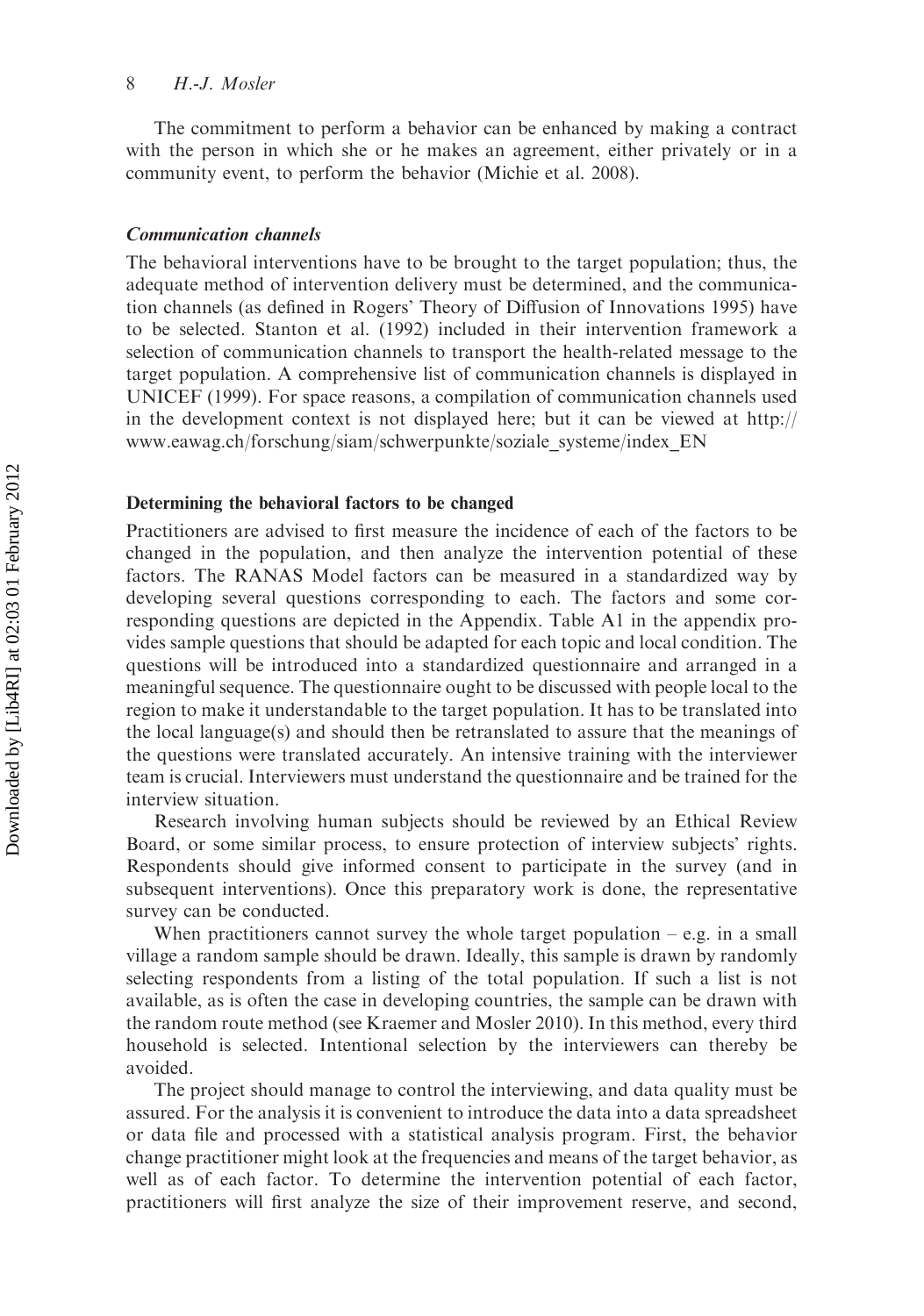measure their impact on behavior. The improvement reserve (IR) is defined as the difference between the population mean (Mean) in a factor and the maximum possible value (Max) of this factor (IR = Max – Mean). To determine the impact of each factor compared to the other factors on forming intentions, behaviors, and habits, regression analyses have to be calculated. In the regression analysis, the B-values express how the size of each factor influences the behavior compared to the others, provided that the factors are transformed to the same range of values. Nevertheless, one must be careful when interpreting only B-values. Small or insignificant B-values may occur because nearly all persons in the population have the same low value in this factor. Consequently, the mean in this factor will be low, meaning that the improvement reserve  $(IR = Max - Mean)$  will be large. Finally, to fix the behavior improvement potential (IP) of each factor, the IR has to be multiplied by the B-value derived from the regression analysis (IP = IR  $\times$  B). To take into account the uncertainty of an intervention's impact on a factor, one can calculate the confidence interval (CI) of B: the possible minimum (lower limit, LL) and maximum improvement (upper limit, UL) potential is then calculated as IP<sub>min</sub> = IR  $\times$  (B–LL) and as  $IP_{\text{max}} = IR \times (B + UL)$ .

Thus far, this article has outlined how the behavioral factors to be changed might be derived in a systematic and comprehensive way. The following chapter will discuss how behavioral factors are drawn from different approaches in the literature about behavioral change in the water and sanitation sector in developing countries.

#### Behavior change in the water and sanitation in developing countries literature

This section will review the literature on behavioral factors and interventions in order to show how behavioral change is dealt with within the water and sanitation sector. Using the developed RANAS Model, strengths and shortcomings of the reviewed approaches will be highlighted, and suggestions will be given on how to improve common understanding and knowledge of a systematic approach to behavioral change. Peer-reviewed publications, reports, and guidelines containing data on behavior change in the water and sanitation sector are reviewed. Only literature in which behavioral factors are explicitly analyzed is considered. Projects which only provide water and sanitation facilities and do not deal with behavioral factors are not regarded as behavioral interventions. These are more ''hardware'' interventions in the sense of Peal et al. (2010). All three sectors – safe drinking water, sanitation, and hygiene practices – are addressed. They have influences in common (e.g. risk perception), and sector interventions are often combined. The intention of this review is not to include all literature on behavior change in the water and sanitation sector. Rather, examples from different streams in behavioral change work are discussed. The review will examine how behavioral factors are generated by different procedures, and how behavioral factors are utilized – or are supposed to be utilized – for intervention purposes.

The literature dealing with behavior change is grouped and discussed in five categories of approach:

- (1) Behavioral factors are derived from layperson psychological knowledge.
- (2) Behavioral factors are drawn from qualitative research.
- (3) Behavioral factors are developed out of a participatory formative project phase.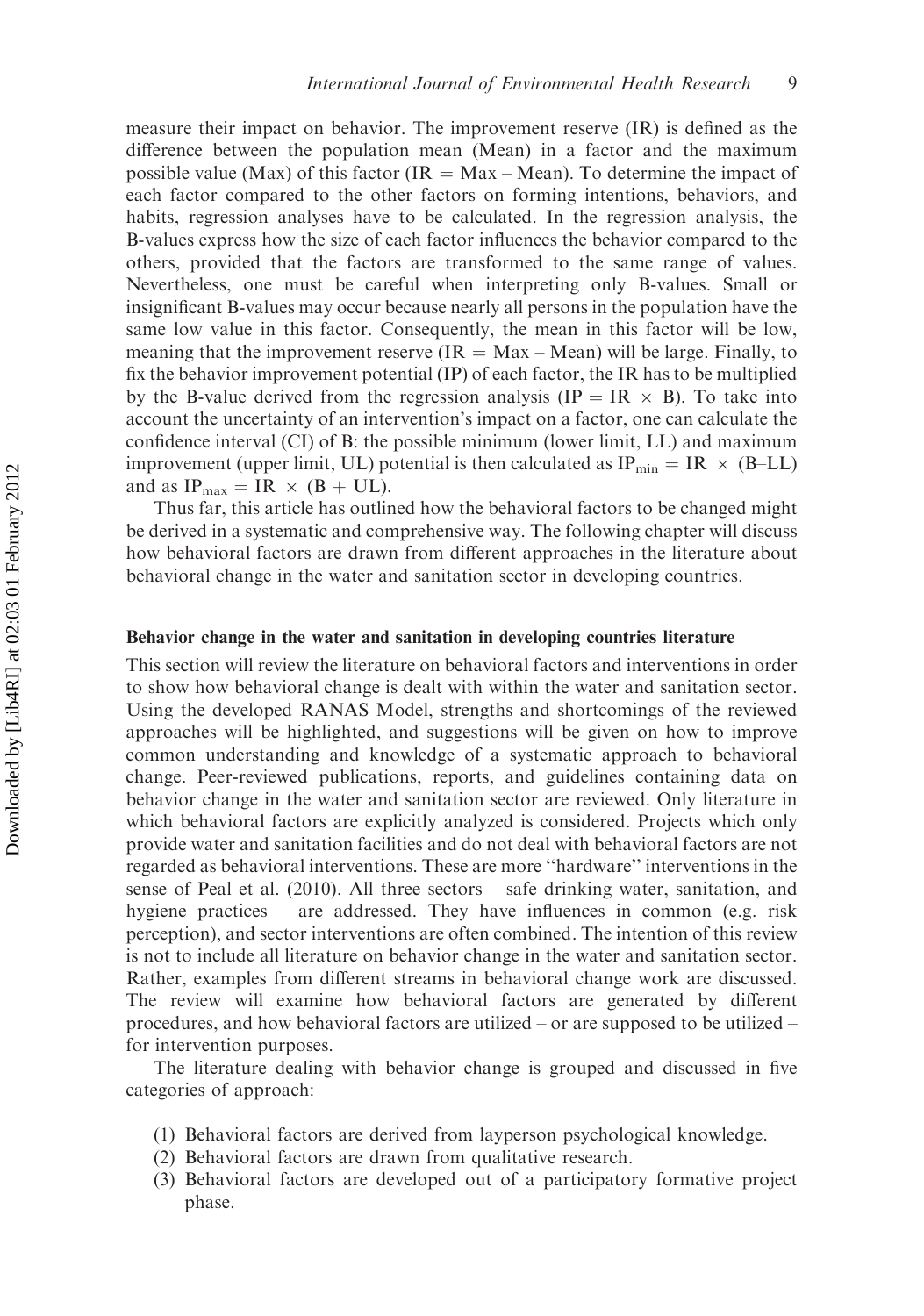- (4) Behavioral factors are derived from psychological theory.
- (5) Behavioral factors are founded in psychological theory and measured to derive interventions.

## Behavioral factors are derived from layperson psychological knowledge

In the first group of studies, the authors assume that changing awareness, consciousness, knowledge, or attitudes is sufficient to change behavior. In several studies, Quick et al. (2002) used health education and motivational interviewing to change knowledge, attitudes, and health practices (Thevos et al. 2000; Quick et al. 2002). In their studies, they mostly report a significant increase in desirable behavior (Quick et al. 2002). Likewise, Thevos et al. (2000) found an increase in knowledge that contaminated water causes diarrhea (factual knowledge) and knowledge that diarrhea can be avoided by boiling or treating water (action knowledge). Individuals reported a belief that they could avoid diarrhea (self-efficacy). Waterkeyn and Cairncross (2005) assumed that Community Health Clubs (CHCs) change norms and beliefs through health education and structured participation, which should elicit a focused group dynamic. As qualitative results, the members of the health clubs reported that they joined the clubs to gain knowledge and to have fun participating and socializing, and they mentioned a sense of unity with the community. The authors found significant differences between club members and a control group in several observed hygiene indicators.

None of the mentioned projects tested whether the assumed factors were influencing behavior – e.g. by comparing the behavior of the group with higher factor values with the group with lower values. The work of Cairncross et al. (2005) is an exception. In their study about effects of exposure to an awareness campaign on several hygiene outcomes, they found that the number of home visits was significantly associated with awareness of the need for handwashing before eating (risk perceptions). Furthermore, the recalled health education classes were positively associated with handwashing reported by women.

In conclusion, the discussed behavior change approaches often mention only one or very few behavioral factors compared to the RANAS Model and the multitude of factors discussed in behavioral psychology (Fishbein and Ajzen 2010). In particular, social norms, ability factors, and self-regulation factors are not or are only sparsely incorporated. For the most part, authors do not measure any change in these factors, and they almost never (with the exception of Cairncross et al. 2005) relate the change in the factors to the change in behavior. Additionally, the mode of operation of interventions remains unclear, because the change in the behavioral factors is not analyzed with regard to defined intervention techniques.

## Behavioral factors are derived from qualitative research

This paragraph discusses approaches that extract behavioral factors through qualitative measures. For example, Jenkins and Curtis (2005) conducted a qualitative consumer study to investigate the choice to install latrines in Benin. They conceptualized consumer drives as arising from the difference between the ideal state of personal goals and values and the actual state of physical and social conditions. In forty in-depth interviews, they identified prestige-related (norm) factor drives, wellbeing related (instrumental) factor drives, and situational-related (ability) factor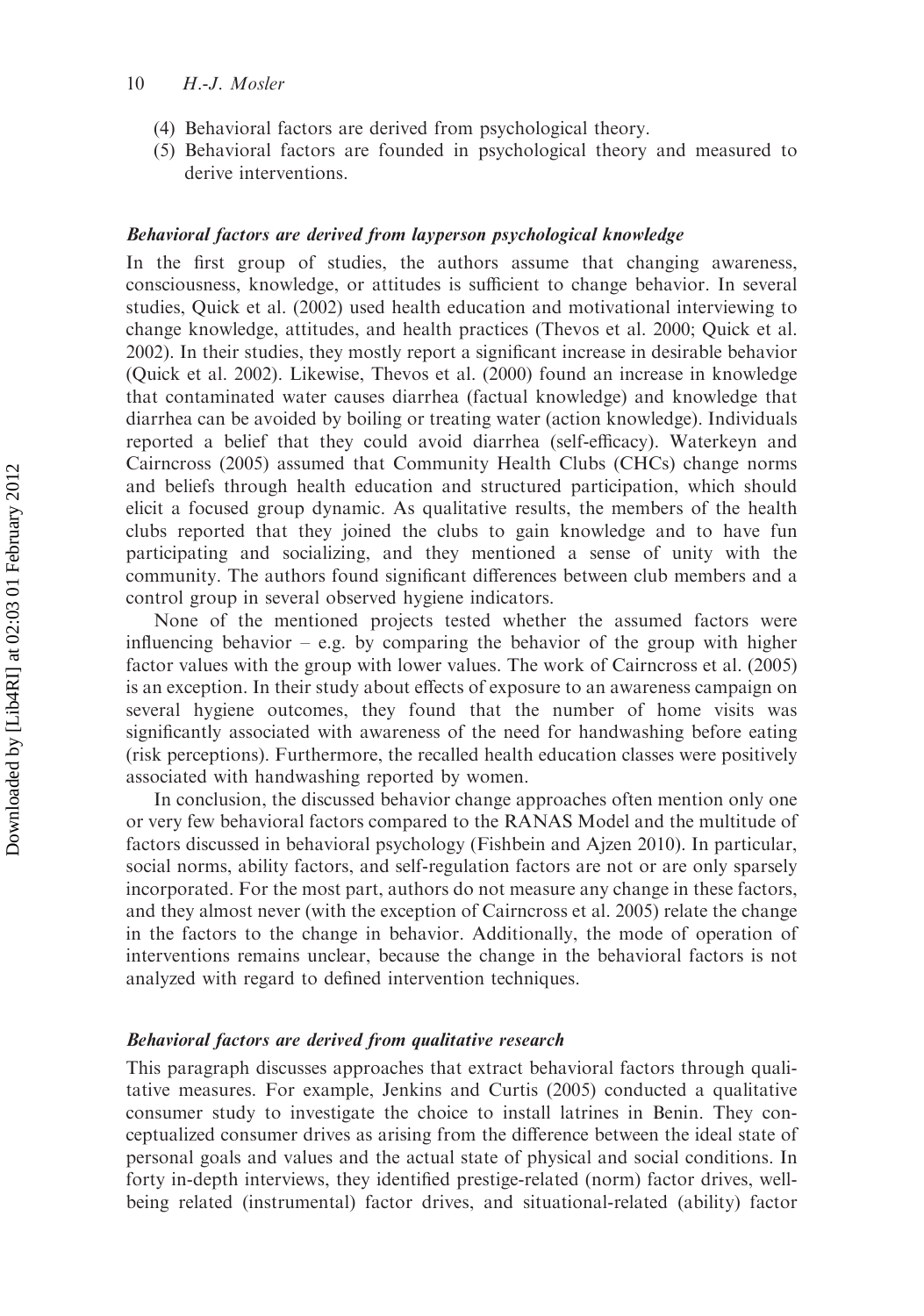drives with their associated beliefs and attitudes. Jenkins and Curtis (2005) recognized two prestige drives as motivators: to affiliate with the urban elite, and to gain new experiences and lifestyles. They also identified two well-being drives: family health and safety, and convenience and comfort. Jenkins and Scott's study (2007) on sanitation demand in Ghana was based on the concept of decision adoption stages, including a preference, an intention, and a choice stage. They applied a semi-structured questionnaire to 536 households, and compared satisfaction with current place of defecation, top three reasons for building a latrine, and constraints that would prevent the households from adopting new methods of sanitation. They concluded that the preference for changing sanitation is mostly driven by dissatisfaction with current defecation place and an awareness of the benefits of home toilets. The intention to build a latrine was typically motivated by positive preference for changing the situation, prioritization, and the absence of constraints. The final choice to install a toilet is conditioned by appropriate opportunities to build, related to product choices, cost, building services, soil conditions, and access to good technical information and support.

The weakness of these approaches is the difficulty of deriving behavioral factors from the multitude of answers to open questions. The authors often state that certain factors somehow emerge from the data, but it is not clear or traceable how this is happening.

## Behavioral factors are developed out of a participatory formative project phase

Most behavior change programs, such as Participatory Hygiene and Sanitation Transformation (PHAST; Sawyer et al. 1998); Community-led Total Sanitation (CLTS; Kar and Chambers 2008); or Community Health Clubs (CHC; Waterkeyn and Cairncross 2005) rely on behavioral factors elicited through a participatory formative phase (see also UNICEF 1999). Some of these behavior change programs implicitly target distinctive behavioral factors with certain tools they promote. For example, the glass of water exercise in CLTS (see Kar and Chambers 2008, p. 35) tries to use disgust, which is assumed to steer behavior. The CHC approach explicitly states that ''People change through peer pressure'' (Waterkeyn and Cairncross 2005). All the programs rely mainly on health education and training (factual and action knowledge), which means that the target population is given information about disease contraction and preventative behaviors. These approaches neglect the fact that behavioral knowledge is not sufficient motivation to perform the behavior, as shown by many psychological theories (Fishbein and Ajzen 2010). Furthermore, a participatory process for eliciting behavioral factors has several dangers: the participants may not speak openly in the presence of others; there might be formal and informal leaders present with whom nobody dares to disagree; there might be disrespected minorities who do not dare to say anything; hidden agendas and former experiences in social life may lead people to express opinions in groups which serve their personal goals but have nothing to do with their real attitudes and behaviors. In short, there will be group processes – as social psychology shows (Turner 1991) – that inhibit the unbiased release of reasons for behavior in these public situations.

In conclusion, it is doubtful whether socially unbiased reasons for behavior can be found when using participatory formative research approaches to determine behavioral factors.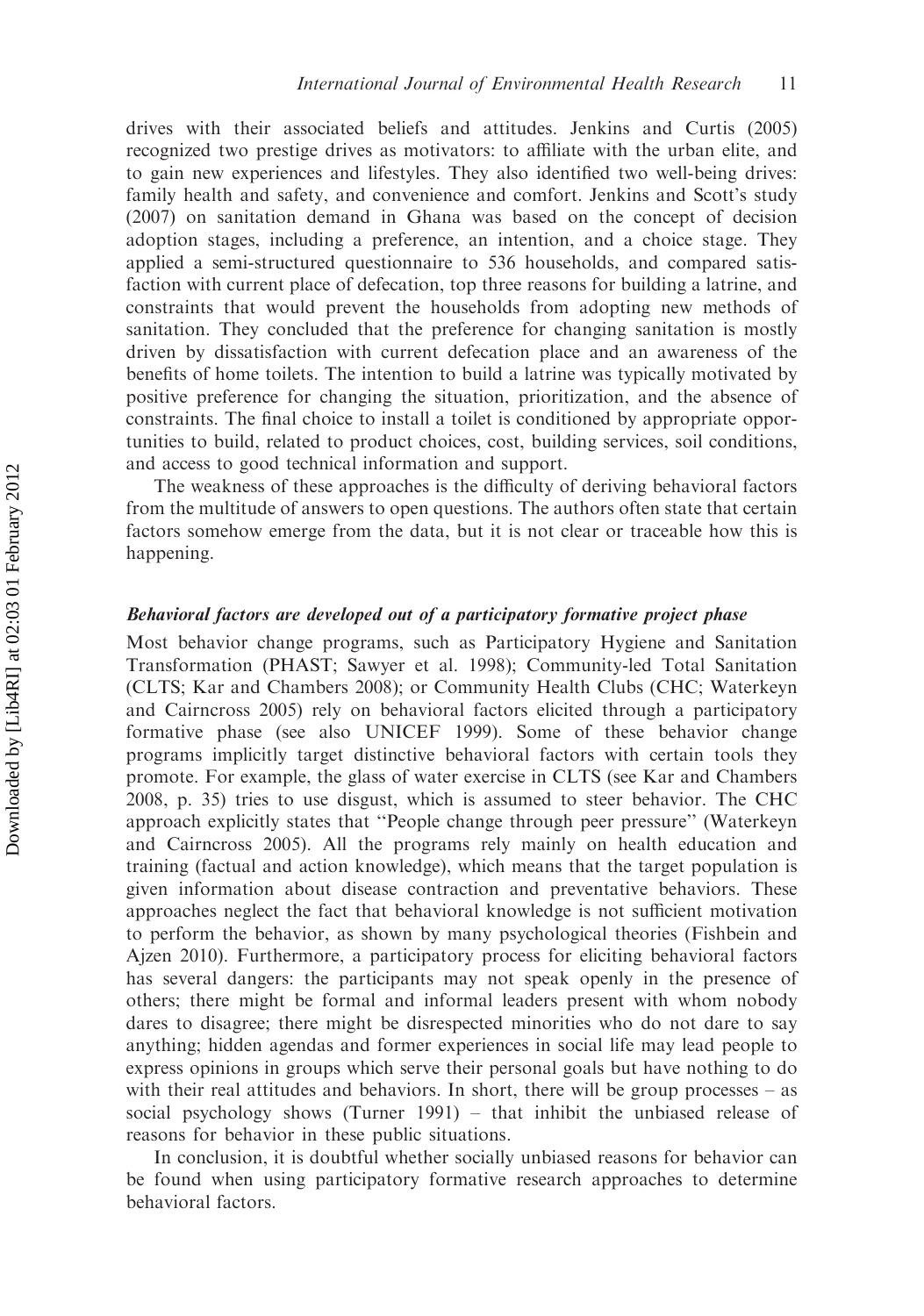#### Behavioral factors are derived from psychological theory

This paragraph discusses studies that use psychological theories to build and understand behavioral factors. The SaniFOAM approach (Devine 2009) uses several psychological theories, and identifies three groups of sanitation behavior determinants: opportunity, ability, and motivation (the F of FOAM stands for Focus, meaning the definition of the desired sanitation behaviors and the target population). Access/availability, product attributes, social norms, and sanctions/ enforcement are subsumed in this approach to opportunity. Knowledge, skills and self-efficacy, social support, roles and decisions, and affordability are determinants of ability. Motivation determinants are attitudes and beliefs, values, emotional/ physical/social drivers, competing priorities, intention, and willingness to pay. The assignment of the determinants to the groups seems arbitrary, and does not coincide with psychological theory (e.g. social norms in the opportunity block and not in the motivation block). Some of the determinants are very broad and overlap with others (e.g. emotional/physical/social drivers). The behavior change framework should aid in prioritizing interventions and should improve their effectiveness, but unfortunately SaniFOAM mentions no behavioral interventions.

Curtis et al. (2009) made a priori predictions about behavioral factors for hygiene behavior based on a conceptual model for which they used modern social psychology and biological anthropology. The model is comprised of an environmental component with social, physical, and biological factors, and a brain component with planning, motivation, and habit as factors. They conceptualize planning as the pursuit of long-term objectives and habit as automated behaviors and routines. Motivational factors are split into disgust, status, affiliation, attraction, nurture, comfort, and fear. Using focus group discussions in 13 studies in 11 countries, they worked out key motivations for handwashing, which were disgust, nurture, comfort, and affiliation. They developed practical intervention strategies for each of these motivations.

Figueroa and Kincaid (2010) present a very comprehensive review of behavioral theories. They developed a model of communication for water treatment and safe storage behavior, which includes communication interventions, intermediate outcomes, behavior outcomes, health outcomes, and environmental context. In the intermediate outcomes block, they use individual, household, and community approaches to understand health behavior. They mention knowledge, beliefs and attitudes, perceived risk and severity, subjective norms, self-image, emotional response, self-efficacy, empathy and trust, social influence, and personal advocacy as individual intermediate outcomes. Unfortunately, communication intervention is the only behavioral intervention mentioned, and they do not make clear which communication intervention could change which behavioral determinant.

In sum, some of the approaches in this group are very elaborated and well based in psychological theory. Nevertheless, an indication of how to measure the factors and the distinctive allocation of interventions to the behavioral factors is still missing.

## Behavioral factors are derived from psychological theory and measured to derive interventions

This paragraph discusses work in which behavioral factors are based on psychological theory and measured accordingly. In some of the presented articles, interventions aimed at changing specific factors are developed.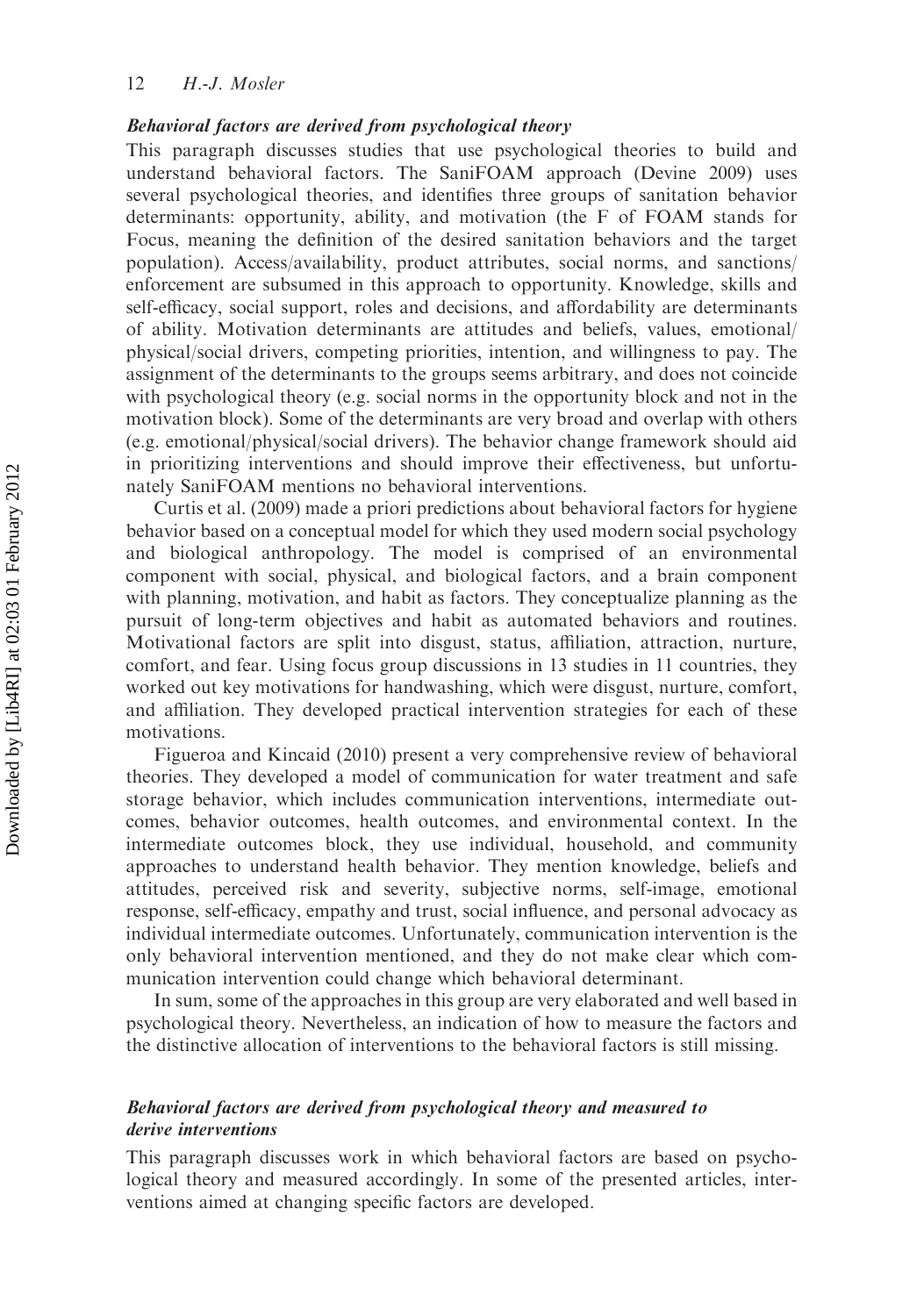Aunger et al. (2010) state that behavior can be determined by three different psychological processes: automatic or habitual responses, motivated or goal-driven processes to satisfy needs, and cognitive causes which reflect conscious concerns. In their study of 802 household interviews about handwashing in Kenya, they conducted an exploratory factor analysis with the questionnaire items and detected four latent variables. The first factor was habit, meaning the automatic response to handwashing cues and the influence of repeated behavior. The second factor was the need to be clean or hygienic. The third factor related to sexual attraction as a motivation for handwashing. The fourth factor was economic constraints, meaning problems with costs and soap waste. A binominal regression analysis revealed that only the habit and economic constraints factors were correlated with observed handwashing.

Several studies confirm the usefulness of psychological factors in explaining the application of solar water disinfection (SODIS) in different countries and under different environmental conditions (urban – rural; wet land – dry land). Heri and Mosler (2008) measured the attributes of an innovation derived from the Theory of Diffusion of Innovations (Rogers 1995), and added descriptive and injunctive norm, promotional effort, and the alternative behavior (boiling) for a survey of 536 households in Bolivia. Using a regression analysis, they showed that these factors explained the intention to use, and the consumption of, SODIS to a high degree (intention 52%; behavior 69%). Kraemer and Mosler (2010) surveyed the use of SODIS in 878 households in slums of Harare (Zimbabwe). They relied on the RANAS Model factors, and additionally a self-persuasion factor (talking about an innovation convinces the person herself) from persuasion research. Using regression analysis, they could successfully determine uptake of SODIS. Finally, Graf et al. (2008) analyzed hygiene behavior and SODIS uptake in 500 households in the Kibera slum in Nairobi (Kenya). They measured factors like perceived risk and severity, lay ideas of diarrhea causes, biomedical knowledge, action knowledge, belief in importance of clean water, and social norms. Using regression analysis, they could explain SODIS uptake and hygiene behavior with these factors in a satisfactory manner. Mosler et al. (2010) interviewed 222 households in Bangladesh to work out the factors influencing the use of arsenic-free deep tube wells. They introduced personal, social, and situational factors in separated regression analysis, and then conducted an analysis containing all significant factors. With this approach, they could explain a large amount of behavioral variance (59%).

In all the investigations mentioned here, behavioral factors are used quite successfully to explain the respective behavior. From these results, interventions were proposed to change the statistically significant factors; but tests of these interventions' modes of action are not reported. Reliable testing of behavioral interventions remains a gap in behavior change research. Until we know which interventions change which behavioral factors, behavior change will remain a blind trial-and-error procedure.

#### The eight-step protocol for behavior change

The short review revealed that in nearly all cases, we do not know which interventions are successful, or how they work. This makes knowledge accumulation impossible with regards to the very important topic of behavior change in the water and sanitation sector. If we agree that it is necessary to know how interventions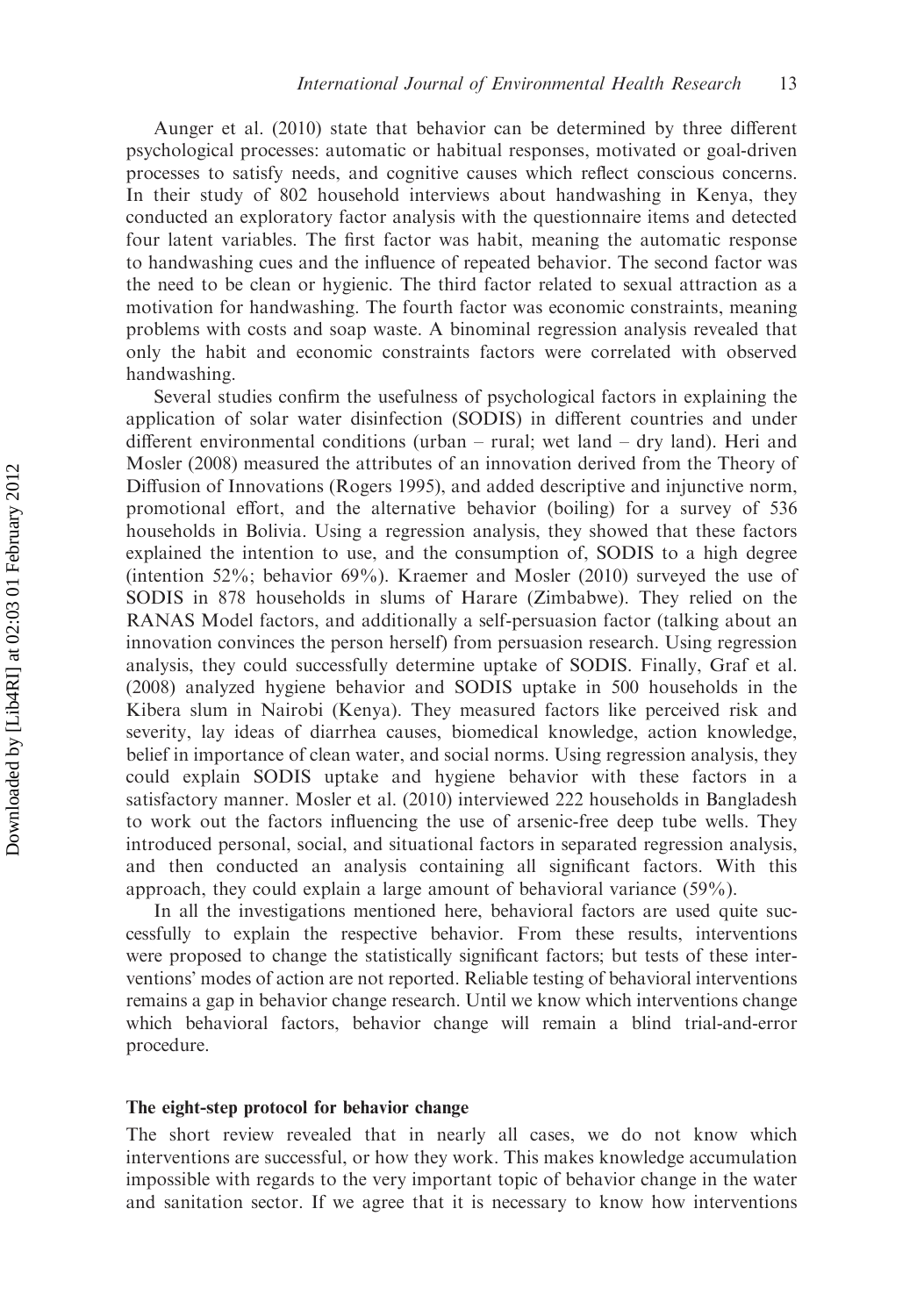## 14 H.-J. Mosler

change behavioral factors in order to conduct behavior change in an elaborated and systematic way, then we have to develop a research strategy that will provide us with this know-how on a reliable basis. An eight-step general protocol for conducting systematic behavior change is presented as follows.

## Defining target behavior and population

The behavior to be changed and the target population must be defined exactly. In line with the SaniFOAM approach (Devine 2009) practitioners must determine which and whose behaviors require improvement.

## Formative research

Research should be conducted to get a first impression about the favoring and hindering conditions of the behavior in question. Different methods were developed for this task as the Methodology for Participatory Assessments (MPA, van Wijk and Postma 2003).

## Identifying behavioral factors

The relevant behavioral factors must be identified using psychological theory. Behavioral factors are sufficiently defined in the RANAS Model mentioned here, and can serve as a blueprint.

## Measuring behavioral factors

The behavioral factors – together with intention, habits, and the performance of the behavior – have to be measured with a questionnaire or by observation. Sample items are presented in the appendix of this article, but they must be adapted to the local cultural context. Face-to-face interviews have to be conducted with a representative and randomly selected sample. If financial resources are small, practitioners should interview at least 30–50 randomly selected households. Practitioners should never rely on the opinions of only a few persons.

## Defining target factors

The relevant factors that actually steer the behavior should be identified using statistical analysis. Analysis of factor frequency indicates which factors are to be improved and which are already at a behavior-favoring level. Additionally, regression analyses can be calculated which give out the relative weight of each factor's influence on behavior, intention and habit (see Heri and Mosler 2008; Kraemer and Mosler 2010).

## Defining interventions

Interventions to change the target behavioral factors should be defined. This can be done within the framework of the RANAS Model (see Table 1) or, e.g. with the intervention mapping approach of Bartholomew et al. (2006). The interventions have to be designed and implemented.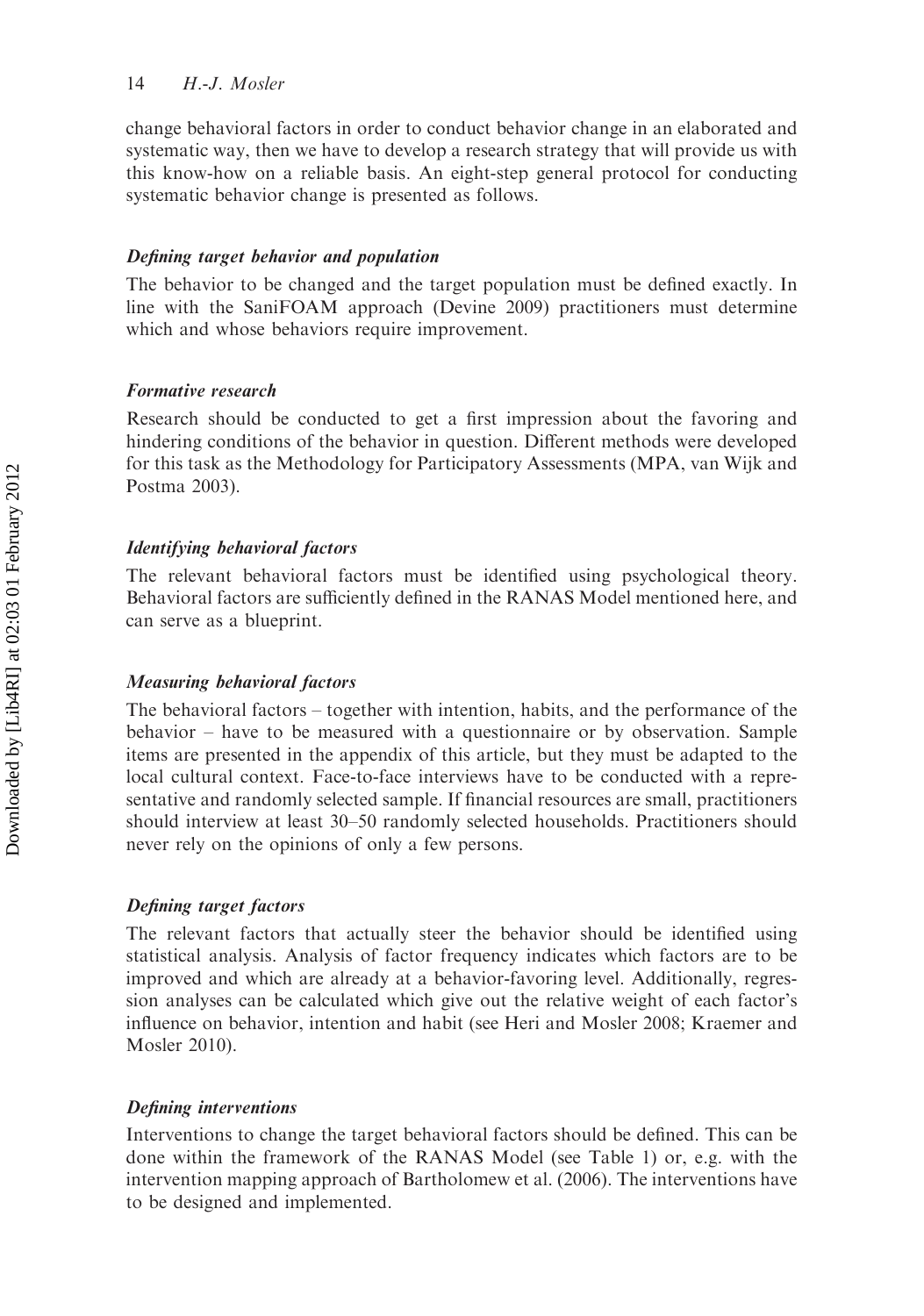#### Evaluating interventions

The effects and the effectiveness of the interventions must be evaluated by conducting a panel survey with the same sample. The main task is to measure the target behavior. Whenever possible, this should be done by direct observation to avoid reporting biases, although observation might introduce a reactivity bias. In addition to measuring the behavioral factors, practitioners must detect which intervention the subjects report having received (intervention check). If the effects of the interventions are not satisfactory, the procedure should be repeated from the fourth step.

## Evaluating sustainability

To determine the lasting effects of the interventions, practitioners must measure behavior and behavioral factors 6–12 months after the last intervention to assess sustainable change.

Studies that report carefully on all eight steps will contribute to the cumulative scientific knowledge about behavior change in the water and sanitation sector.

#### **Conclusions**

A general model of behavior change for water and sanitation was presented, which connected behavioral factors from psychological theory with behavioral interventions found by the literature to have an impact on these factors. The RANAS Model contains five blocks of factors, which are conceptualized to be the main drivers of behavior and habit formation: risk, attitudinal, normative, ability, and self-regulation factors. The model is generic in the sense of Stanton et al. (1992), as it can be applied to any health behavior, but it has to be adapted to local environmental, social, and cultural conditions. It should serve as a blueprint, which guides successful behavior change campaigns by defining the relevant factors and corresponding behavioral change techniques. In the end it has to be shown that intervention programs following the RANAS Model are more successful in changing behavior than using other approaches.

The RANAS Model focuses on changes that can be realized by the households themselves; it makes no statements about changes on the meso- and macro-level, such as institutions, the economic or political system, or even changes in the environment. However, all these meso- and macro-systems need to influence factors in the individual, otherwise they will not have any impact on his or her behavior. The model is valuable in contexts where households are able to change the conditions of their daily life on their own and do not depend on help from outside – e.g. from governmental institutions. If public health practitioners choose to work on the individual level the presented model can serve as a comprehensive approach to behavior change.

The proposed eight-step general procedure for conducting behavior change campaigns outlines steps to induce behavior change in the water and sanitation sector in a systematic way, so that cumulative scientific knowledge can be gained. This procedure should make it possible to reveal the interventions' rules of action. Practitioners can gain a growing understanding of how to conduct behavior change campaigns purposefully and with the largest possible effects.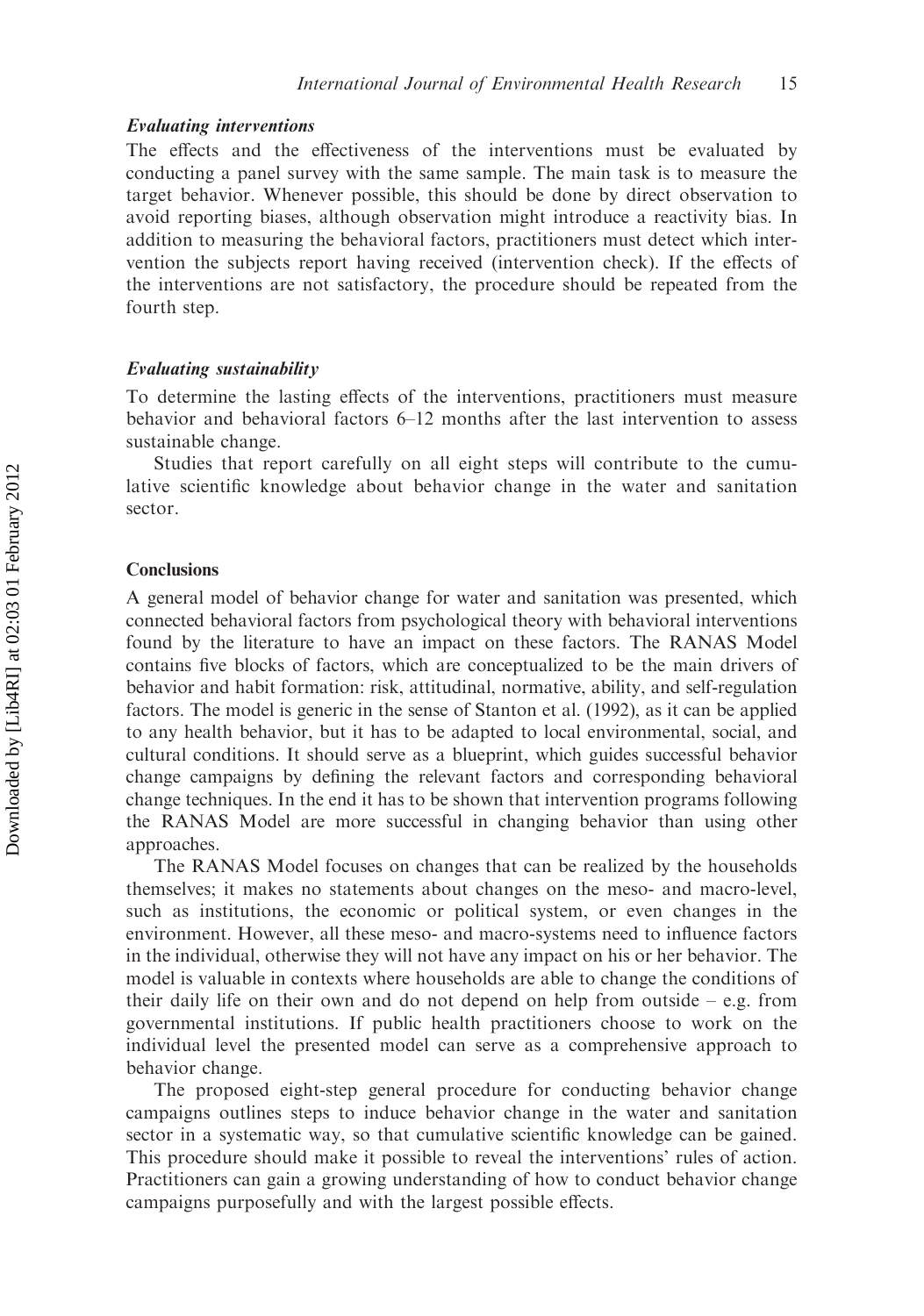#### Acknowledgments

I thank Alexandra Huber, Jennifer Inauen, and Rick Johnston for their valuable input into this work. Alexandra Huber and Jennifer Inauen compiled the basis for the questionnaire. Robert Tobias provided the idea for the improvement potential calculation.

#### **References**

- Aarts H, Dijksterhuis A. 2000. Habits as knowledge structures. Automaticity in goal-directed behavior. J Pers Soc Psychol. 78:53–63.
- Ajzen I, Albarracín D, Hornik R. (Eds.). 2007. Prediction and change of health behavior: applying the reasoned action approach. New Jersey: Lawrence Erlbaum.
- Albarracín D, Gilette JC, Earl AN, Glasman LR, Durantini MR, Ho M-H. 2005. A test of major assumptions about behavior change: a comprehensive look at the effects of passive and active HIV-prevention interventions since the beginning of the epidemic. Psychol Bull. 131(6):856–897.
- Armitage CJ. 2005. Can the theory of planned behavior predict the maintenance of physical activity? Health Psychol. 24(3):235–245.
- Aunger R, Schmidt W-P, Ranpura A, Coombes Y, Maina PM, Matiko CN, Curtis V. 2010. Three kinds of psychological determinants for hand-washing behaviour in Kenya. Soc Sci Med. 70:383–391.
- Bandura A. 1997. Self-efficacy: the exercise of control. New York: Freeman.
- Bandura A. 2004. Health promotion by social cognitive means. Health Educ Behav. 31(2):143–164.
- Bartholomew LK, Parcel GS, Kok G, Gottlieb NH. (Eds.). 2006. Planning health promotion programs: an intervention mapping approach. San Francisco (CA): Jossey-Bass.
- Cairncross S, Shordt K. 2004. It does last! Some findings from a multi-country study of hygiene sustainability. Waterlines. 22:3–5.
- Cairncross S, Shordt K, Zacharia S, Govindan BK. 2005. What causes sustainable changes in hygiene behaviour? A cross-sectional study from Kerala, India. Soc Sci Med. 61:2212– 2220.
- Cialdini RB, Demaine LJ, Sagarin BJ, Barrett DW, Rhoads K, Winter PL. 2006. Managing social norms for persuasive impact. Soc Influence. 1(1):3-15.
- Curtis V, Danquah LO, Aunger RV. 2009. Planned, motivated and habitual hygiene behaviour: an eleven country review. Health Educ Res. 24(4):655–673.
- DeLeon IG, Fuqua RW. 1995. The effects of public commitment and group feedback on curbside recycling. Environ Behav. 27:233–250.
- Devine J. 2009. Introducing SaniFOAM: a framework to analyze sanitation behaviors to design effective sanitation programs. Global Scaling up Sanitation Project. Water and Sanitation Program.
- Du Preez M, McGuigan KG, Conroy RM. 2010. Solar disinfection of drinking water in the prevention of dysentery in South African children aged under 5 years: the role of participant motivation. Environ Sci Technol. 44(22):8744–8749.
- Figueroa ME, Kincaid DL. 2010. Social, cultural and behavioral correlates of household water treatment and storage. Baltimore: John Hopkins Bloomberg School of Public Health, Center for Communication Programs.
- Fishbein M, Ajzen I. 2010. Predicting and changing behavior: the reasoned action approach. New York: Psychology Press (Taylor & Francis).
- Floyd DL, Prentice-Dunn S, Rogers RW. 2000. A meta-analysis of research on Protection Motivation Theory. J Appl Soc Psychol. 30(2):407–429.
- Frick J, Kaiser FG, Wilson M. 2004. Environmental knowledge and conservation behavior: exploring prevalence and structure in a representative sample. Pers Individ Dif. 37:1597– 1613.
- Gollwitzer PM, Sheeran P. 2006. Implementation intentions and goal achievement: a metaanalysis of effects and processes. Adv Exp Soc Psychol. 38:249–268.
- Graf J, Meierhofer R, Wegelin M, Mosler H-J. 2008. Water disinfection and hygiene behaviour in an urban slum in Kenya: impact on childhood diarrhoea and influence of beliefs. Int J Environ Health Res. 18(5):335–355.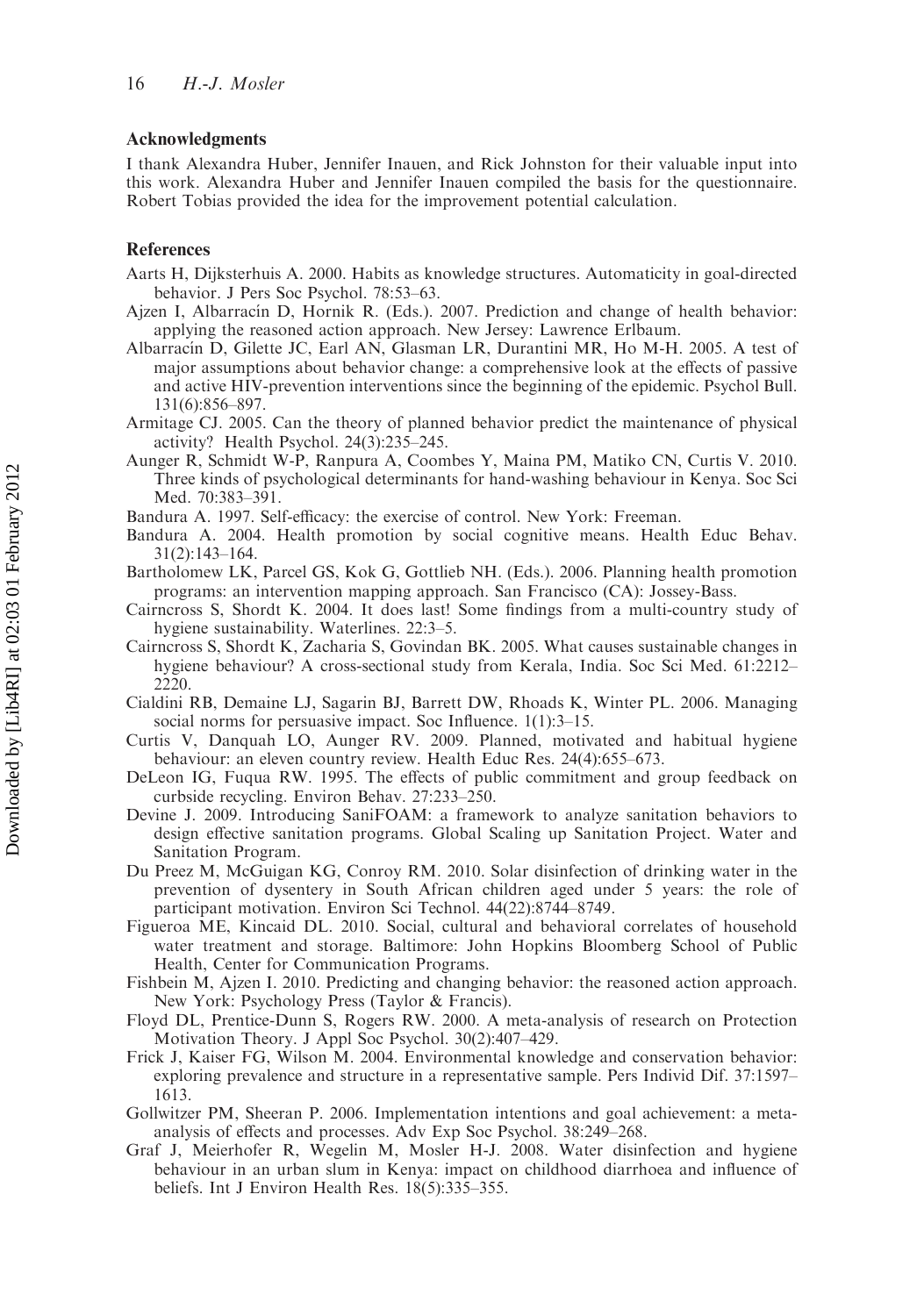- Harland P, Staats H, Wilke HAM. 2007. Situational and personality factors as direct or personal norm mediated predictors of pro-environmental behavior: questions derived from norm-activation theory. Basic Appl Soc Psychol. 29(4):323–334.
- Heri S, Mosler H-J. 2008. Factors affecting the diffusion of solar water disinfection: a field study in Bolivia. Health Educ Behav. 35(4):541–560.
- Jenkins MW, Curtis V. 2005. Achieving the 'good life': why some people want latrines in rural Benin. Soc Sci Med. 61:2446–2459.
- Jenkins MW, Scott B. 2007. Behavioral indicators of household decision-making and demand for sanitation and potential gains from social marketing in Ghana. Soc Sci Med. 64:2427– 2442.
- Kar K, Chambers R. 2008. Handbook on community led total sanitation. Plan and Institute of Development Studies, University of Sussex, UK; [cited 2011 May]. Available from: http://www.communityledtotalsanitation.org/resource/handbook-community-led-totalsanitation.
- Kraemer SM, Mosler H-J. 2010. Persuasion factors influencing the decision to use sustainable household water treatment. Int J Environ Health Res. 20:61–79.
- Mara D, Lane J, Scott B, Trouba D. 2010. Sanitation and health. PLoS Med. 7(11):e1000363.
- Marsh RL, Hicks JL, Landau JD. 1998. An investigation of everyday prospective memory. Mem Cognit. 26:633–643.
- Mäusezahl D, Christen A, Pacheco GD, Tellez FA, Iriarte M, Zapata ME. 2009. Solar drinking water disinfection (SODIS) to reduce childhood diarrhoea in rural Bolivia: a cluster-randomized, controlled trial. PLOS Med. 6(8):e1000125.
- Michie S, Johnston M, Francis J, Hardeman W, Eccles M. 2008. From theory to intervention: mapping theoretically derived behavioural determinants to behaviour change techniques. Appl Psychol: Int Rev. 57(4):660–680.
- Mosler H-J, Blöchliger OR, Inauen J. 2010. Personal, social, and situational factors influencing the consumption of drinking water from arsenic-safe deep tubewells in Bangladesh. J Environ Manag. 91:1316–1323.
- Orbell S, Blair C, Sherlock K, Conner M. 2001. The theory of planned behavior and ecstasy use: roles for habit and perceived control over taking versus obtaining substances. J Appl Soc Psychol. 31:31–47.
- Orbell S, Lidierth CJ, Geeraert N, Uller C, Uskul AK, Kyriakaki M. 2009. Social-cognitive beliefs, alcohol, and tobacco use: a prospective community study of change following a ban on smoking in public places. Health Psychol. 28:753–661.
- Park HS, Smith SW. 2007. Distinctiveness and influence of subjective norms, personal descriptive and injunctive norms, and societal descriptive and injunctive norms on behavioral intent: a case of two behaviors critical to organ donation. Human Commun Res. 33:194–218.
- Peal A, Evans B, van der Voorden C. 2010. Hygiene and sanitation software. An overview of approaches. Geneva (Switzerland): Water Supply & Sanitation Collaborative Council.
- Petty RE, Rucker DD, Bizer GY, Cacioppo JT. 2004. The elaboration likelihood model of persuasion. In JS. Seiter & RH. Gass (Eds.), Persuasion, social influence, and compliance gaining. Boston: Pearson. p. 65–90.
- Prochaska JO, DiClemente CC. 1983. Stages and processes of self-change of smoking: toward an integrative model of change. J Consult Clin Psychol. 51(3):390–395.
- Prüss-Üstün A, Bos R, Gore F, Bartram J. 2008. Safer water, better health: costs, benefits and sustainability of interventions to protect and promote health. Geneva: World Health Organization.
- Quick RE, Kimura A, Thevos A, Tembo MK, Shamputa I, Hutwagner L, Mintz E. 2002. Diarrhea prevention through household-level water disinfection and safe storage in Zambia. Am J Trop Med Hyg. 66(5):584–589.
- Rogers EM. 1995. Diffusion of innovations (4th ed.). New York: Free Press.
- Rosenstock I. 1974. Historical origins of the health belief model. Health Educ Monogr. 2(4):175–183.
- Sawyer R, Simpson-Hébert M, Wood S. 1998. PHAST step-by-step guide: a participatory approach for the control of diarrhoeal disease [Internet]. Geneva (Switzerland): WSP/ World Bank, UNDP and WHO; [cited 2011 May]. Available from: [http://www.who.int/](http://www.who.int/water_sanitation_health/hygiene) water sanitation health/hygiene.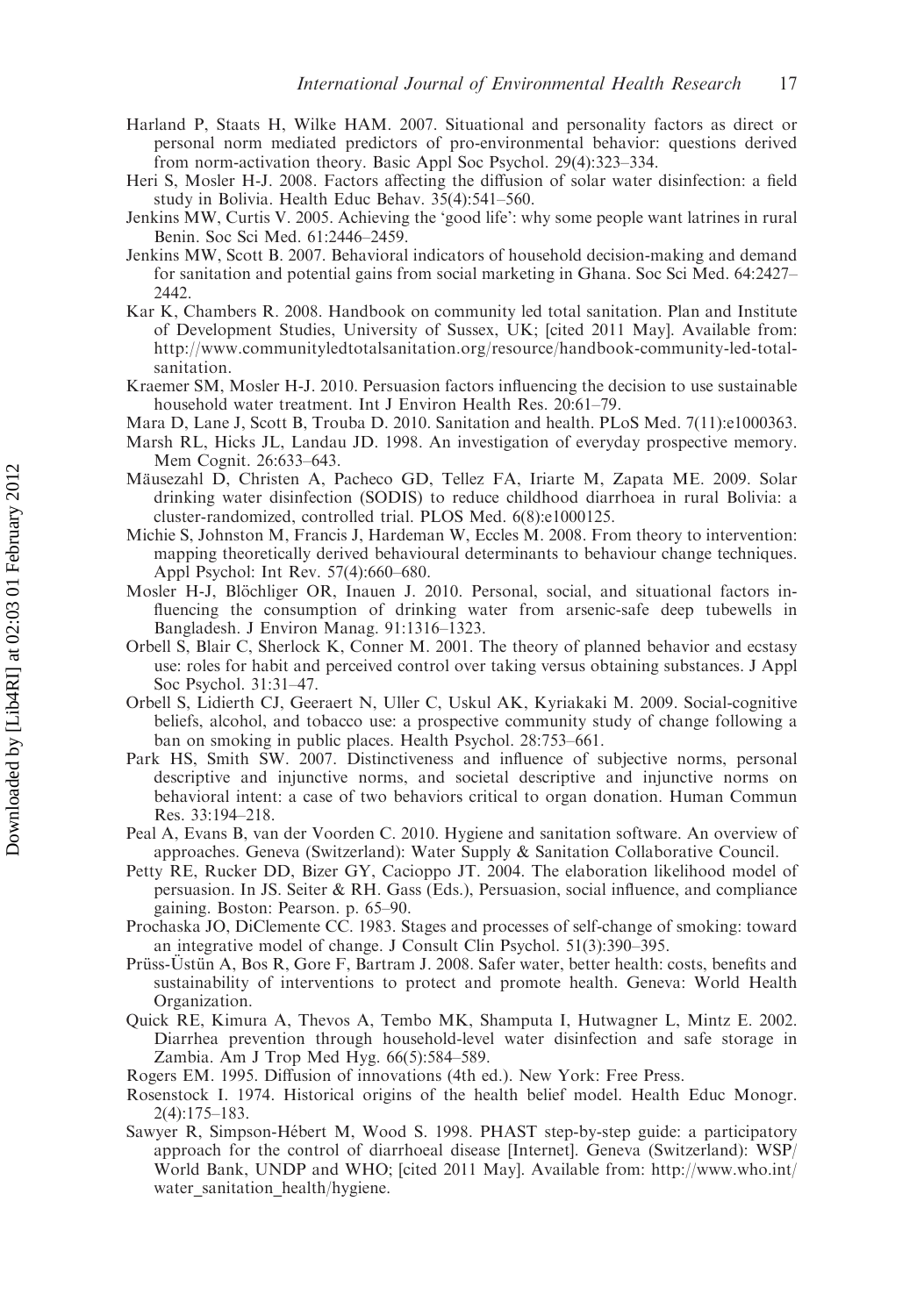- Schüz B, Sniehotta FF, Schwarzer R. 2007. Stage-specific effects of an action control intervention on dental flossing. Health Educ Res. 22:332–341.
- Schultz PW, Nolan JM, Cialdini RB, Goldstein NJ, Griskevicius V. 2007. The constructive, destructive, and reconstructive power of social norms. Psychol Sci. 18(5):429–434.
- Schwartz SH. 1977. Normative influence on altruism. In L. Berkowitz (Ed.), Advances in experimental social psychology, Vol. 10, 221–279. New York: Academic Press.
- Schwarzer R. 2008. Modeling health behavior change: how to predict and modify the adoption and maintenance of health behaviors. Appl Psychol: Int Rev. 57(1):1–29.
- Smith JR, Terry DJ, Manstead ASR, Louis, WR, Kotterman D, Wolfs J. 2008. The attitudebehavior relationship in consumer conduct: the role of norms, past behavior, and selfidentity. J Soc Psychol. 148:311–333.
- Stanton B, Black R, Engle P, Peltok G. 1992. Theory-driven behavioral intervention research for the control of diarrheal diseases. Soc Sci Med. 35:1405–1420.
- Thevos AK, Quick RE, Yanduli V. 2000. Motivational Interviewing enhances the adoption of water disinfection practices in Zambia. Health Promot Int. 15(3):207–214.
- Tobias R. 2009. Changing behavior by memory aids: a social psychological model of prospective memory and habit development tested with dynamic field data. Psychol Rev. 116:408–438.
- Trafimow D, Sheeran P. 1998. Some tests of the distinction between cognitive and affective beliefs. J Exp Soc Psychol. 34(4):378–397.
- Turner JC. 1991. Social influence. Bristol: Open University Press.
- UNICEF. 1999. A manual on communication for water supply and environmental sanitation programmes. Water, Environment and Sanitation Technical Guidelines, 7 [cited 2011 May]. Available from: [http://www.unicef.org/wash/files/com\\_e.pdf.](http://www.unicef.org/wash/files/com_e.pdf)
- van Wijk C, Postma L. 2003. MPA: a new methodology for participatory monitoring. Waterlines. 22:1.
- Waterkeyn J, Cairncross S. 2005. Creating demand for sanitation and hygiene through Community Health Clubs: a cost-effective intervention in two districts in Zimbabwe. Soc Sci Med. 61:1958–1970.

#### Appendix

Table A1. Example of a questionnaire about drinking raw/unsafe water versus disinfected water.

| Factor                                               | Item example (in $\lceil \cdot \rceil$ the response scales)                                                                                                                               |
|------------------------------------------------------|-------------------------------------------------------------------------------------------------------------------------------------------------------------------------------------------|
| Vulnerability<br>(Orbell et al. 2009)                | How high or low are the chances that you contract diarrhea<br>when drinking unsafe water?<br>$[-4]$ = very low $4$ = very high                                                            |
| Severity<br>(Orbell et al. $2009$ )                  | If you contracted diarrhea, how severely would that impact<br>your life?<br>$[0]$ = not severe  4 = very severely                                                                         |
| Factual Knowledge<br>(Frick et al. 2004)             | How do you think that you get diarrhea when drinking raw<br>water? [Open-ended]                                                                                                           |
| Instrumental beliefs<br>(Fishbein and Ajzen 2010)    | Do you think that using disinfected water is<br>time-consuming (expensive/healthy/effortful)?<br>$[0]$ = not at all expensive/healthy/effortful  4 = very<br>expensive/healthy/effortfull |
| Affective beliefs<br>(Trafimow and)<br>Sheeran 1998) | How much do you like or dislike drinking<br>disinfected water?<br>$[-4]$ = I dislike it very much $4$ = I rather like it                                                                  |
| Personal norm<br>(Harland et al. 2007)               | Do you feel a strong personal obligation to consume<br>disinfected water?<br>$[-4]$ = I strongly disagree $4$ = I strongly agree]                                                         |